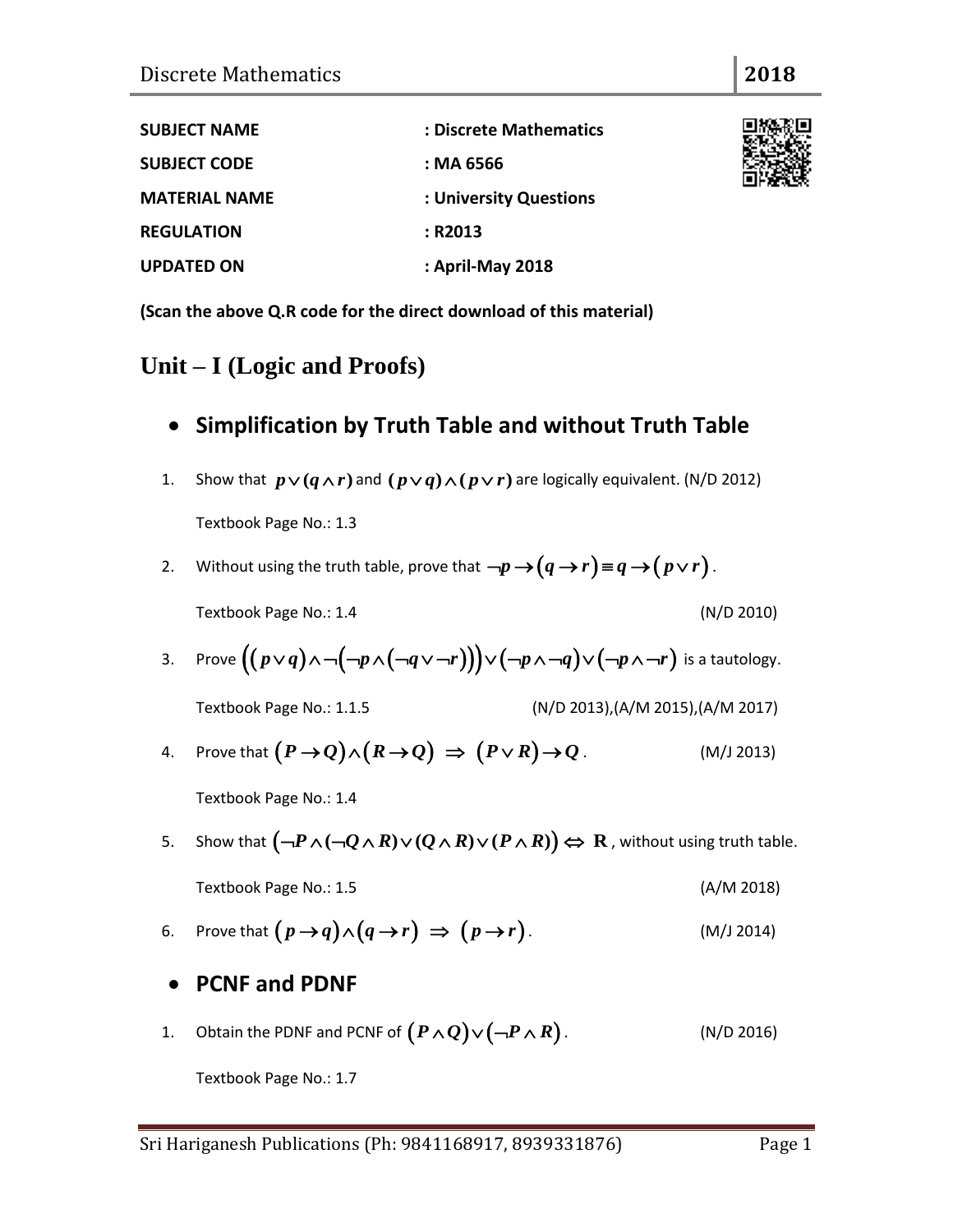- 2. Find the PCNF of  $(P \lor R) \land (P \lor \neg Q)$  . Also find its PDNF, without using truth table.
	- Textbook Page No.: 1.8 (A/M 2018)
- 

3. Without using truth table find the PCNF and PDNF of  
\n
$$
P \rightarrow (Q \land P) \land (\neg P \rightarrow (\neg Q \land \neg R)).
$$
 (A/M 2011)

Textbook Page No.: 1.9

4. Find the principal disjunctive normal form of the statement,  
\n
$$
(q \vee (p \wedge r)) \wedge \sim ((p \vee r) \wedge q).
$$
\n(N/D 2012)

Textbook Page No.: 1.10

5. Obtain the principal disjunctive normal form and principal conjunction form of the statement  $p \vee (\neg p \rightarrow (q \vee (\neg q \rightarrow r)))$ .<br>(N/D 2010)

Textbook Page No.: 1.11

6. Obtain the principal conjunctive normal form and principal disjunctive normal form of  $(-P \rightarrow R) \land (Q \leftrightarrow P)$  by using equivalences. (M/J 2016),(A/M 2017)

Textbook Page No.: 1.12

Textbook Page No.: 1.12<br>7. Show that  $(-P \to R) \land (Q \leftrightarrow P) = (P \lor Q \lor R) \land (P \lor \neg Q \lor R) \land$  $(P \vee \neg Q \vee \neg R) \wedge (\neg P \vee Q \vee R) \wedge (\neg P \vee Q \vee \neg R)$ . (M/J 2013)

Textbook Page No.: 1.13

#### **Theory of Inference**

• Theory of Inference<br>1. Show that:  $(P \to Q) \wedge (R \to S)$ ,  $(Q \wedge M) \wedge (S \to N)$ ,  $\neg(M \wedge N)$  and  $(P \rightarrow R) \Rightarrow \neg P$ . (A/M 2011)

Textbook Page No.: 1.15

Textbook Page No.: 1.15  
\n2. Show that 
$$
(p \rightarrow q) \land (r \rightarrow s)
$$
,  $(q \rightarrow t) \land (s \rightarrow u)$ ,  $\neg(t \land u)$  and  
\n $(p \rightarrow r) \Rightarrow \neg p$ .  
\n(A/M 2015)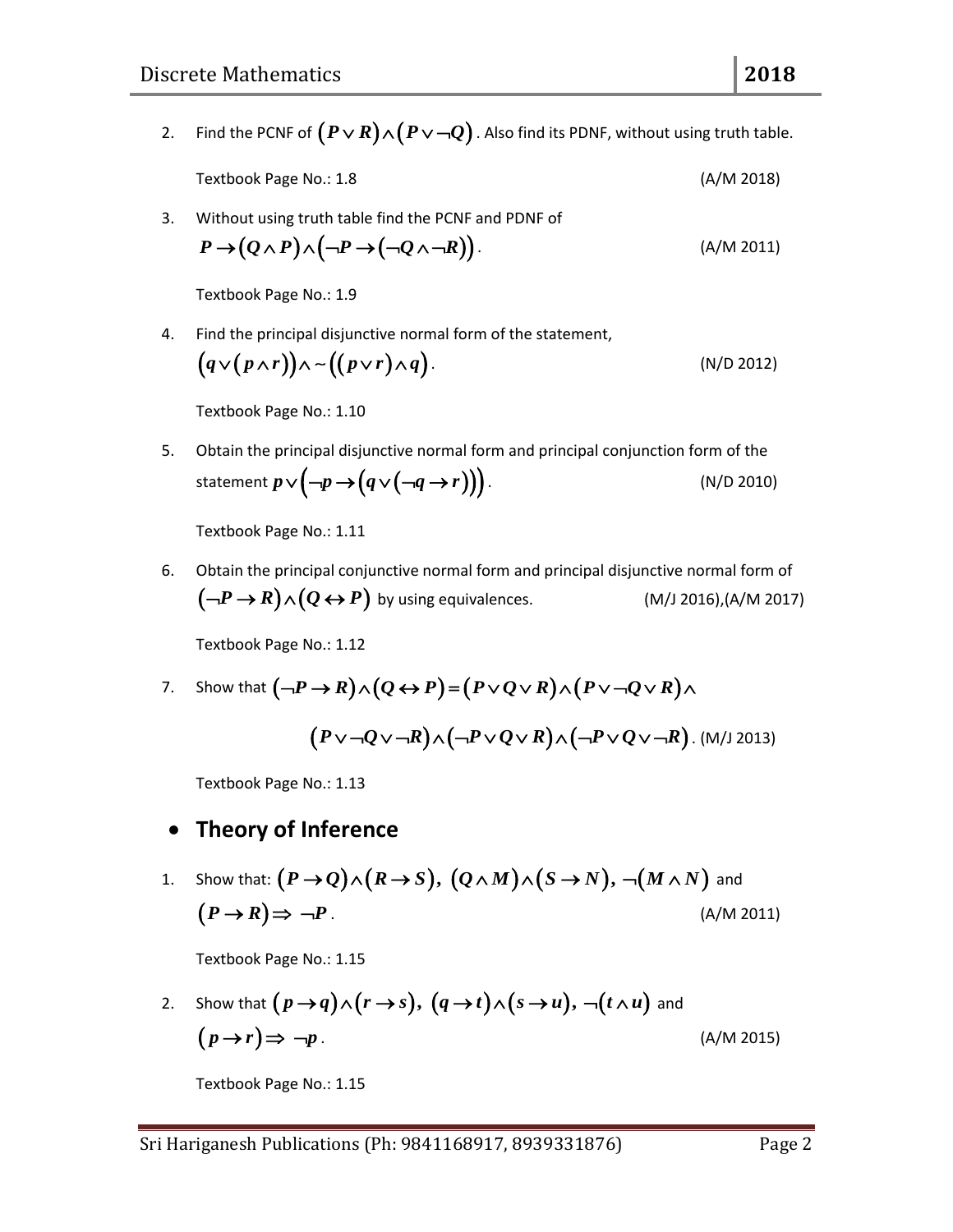- 3. Prove that the following argument is valid:  $p \rightarrow \neg q, r \rightarrow q, r \Rightarrow \neg p$ . Textbook Page No.: 1.14 (M/J 2012) 4. Prove that the premises  $P \rightarrow Q$  ,  $Q \rightarrow R$  ,  $R \rightarrow S$  ,  $S \rightarrow \sim R$  and  $P \wedge S$  are inconsistent. (N/D 2014) Textbook Page No.: 1.16 5. Show that  $R \rightarrow S$  can be derived from the premises  $P \rightarrow (Q \rightarrow S)$ ,  $\neg R \vee P$  and *Q* . (N/D 2015),(M/J 2016),(A/M 2017) Textbook Page No.: 1.17 6. Show that using rule C.P  $\neg P \lor Q$ ,  $\neg Q \lor R$ ,  $R \rightarrow S \Rightarrow P \rightarrow S$ . (A/M 2018)
- Textbook Page No.: 1.18
- 7. Show that  $R \wedge (P \vee Q)$  is a valid conclusion from the premises  $P \vee Q$  ,  $Q \rightarrow R$  ,  $P \rightarrow M$ ,  $-M$ . (N/D 2016)

Textbook Page No.: 1.18

8. Prove that the premises  $a \rightarrow (b \rightarrow c)$ ,  $d \rightarrow (b \land \neg c)$  and  $(a \land d)$  are inconsistent.

Textbook Page No.: 1.19 (N/D 2010)

9. Using indirect method of proof, derive  $p \rightarrow -s$  from the premises

$$
p \rightarrow (q \lor r), q \rightarrow \neg p, s \rightarrow \neg r \text{ and } p. \tag{N/D 2011}
$$

Textbook Page No.: 1.20

10. Prove that  $A \rightarrow -D$  is a conclusion from the premises  $A \rightarrow B \vee C$  ,  $B \rightarrow -A$  and  $D \rightarrow \neg C$  by using conditional proof. (M/J 2014)

Textbook Page No.: 1.21

11. Show that the hypothesis, "It is not sunny this afternoon and it is colder than yesterday", "we will go swimming only if it is sunny", "If we do not go swimming, then we will take a canoe trip" and "If we take a canoe trip, then we will be home by sunset" lead to the conclusion "We will be home by sunset". (N/D 2012),(N/D 2013)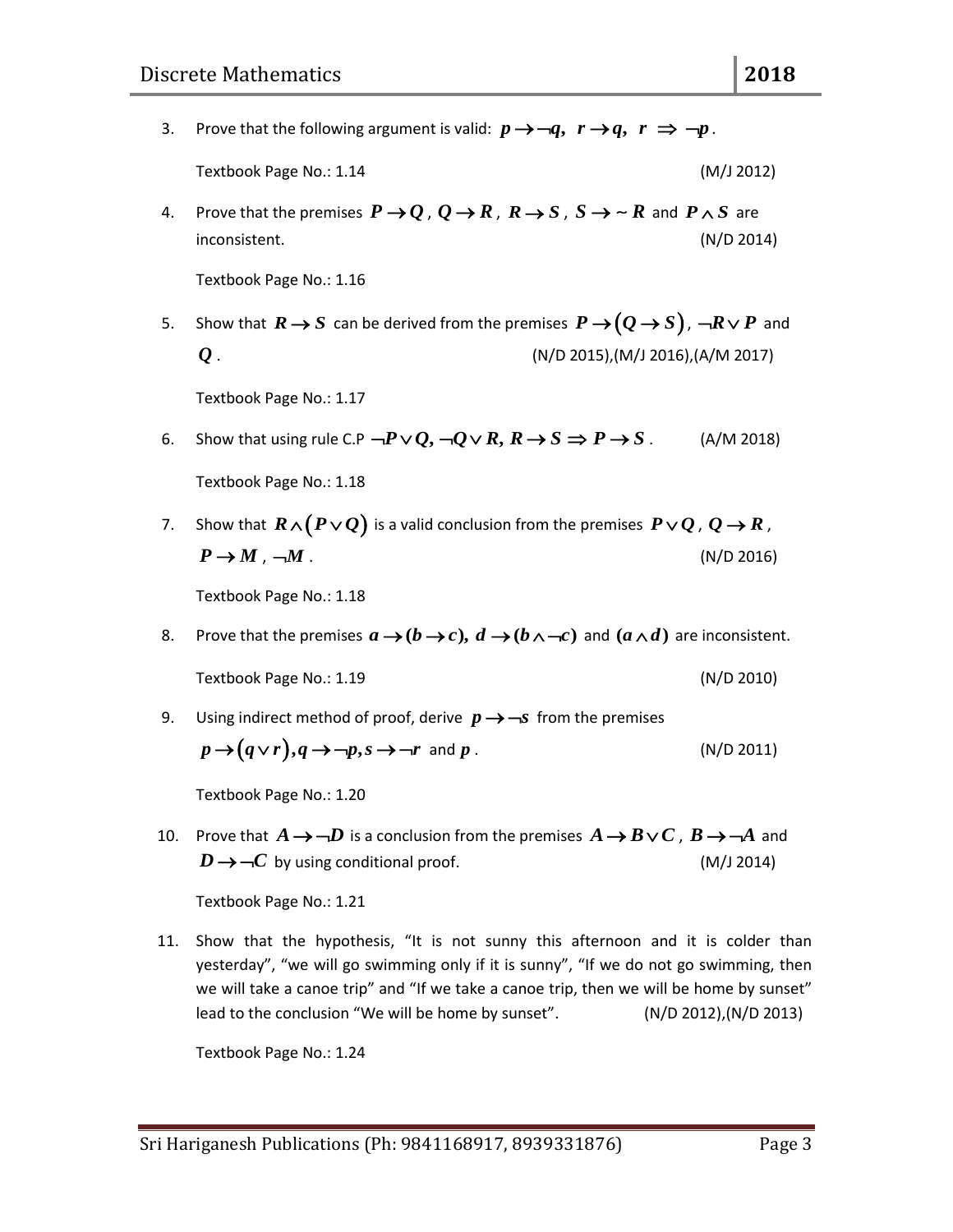12. Show that "It rained" is a conclusion obtained from the statements.

"If it does not rain or if there is no traffic dislocation, then the sports day will be held and the cultural programme will go on". "If the sports day is held, the trophy will be awarded" and "the trophy was not awarded". (M/J 2016)

13. Determine the validity of the following argument:

If 7 is less than 4, then 7 is not a prime number, 7 is not less than 4. Therefore 7 is a prime number. (M/J 2012)

Textbook Page No.: 1.25

14. Prove that  $\sqrt{2}$  is irrational by giving a proof using contradiction.

Textbook Page No.: 1.22 (N/D 2011),(M/J 2013),(N/D 2013),(M/J 2016)

#### **Quantifiers**

**4.** Show that  $(\forall x)(P(x) \rightarrow Q(x)), (\exists y)P(y) \Rightarrow (\exists x)Q(x)$ . (M/J 2012)

Textbook Page No.: 1.26

2. Use the indirect method to prove that the conclusion  $\exists z Q(z)$  follows form the premises  $\forall x (P(x) \rightarrow Q(x))$  and *yP y***( )** . (N/D 2012)

Textbook Page No.: 1.27

- Textbook Page No.: 1.27<br>3. Show that  $(x)[P(x) \to Q(x)] \wedge (x)[Q(x) \to R(x)] \Rightarrow (x)[P(x) \to R(x)]$ . Textbook Page No.: 1.27 (N/D 2016)
- 4. Prove that age No.: 1.27 (N/D 2016)<br>  $\forall x (P(x) \rightarrow Q(x)), \forall x (R(x) \rightarrow \neg Q(x)) \Rightarrow \forall x (R(x) \rightarrow \neg P(x)).$ Textbook Page No.: 1.28 (N/D 2010)
- 5. Use indirect method of proof to prove that  $(\forall x)(P(x)\lor Q(x)) \Rightarrow (\forall x)P(x)\lor (\exists x)Q(x)$ . (A/M 2011),(N/D 2011),(A/M 2015)

Textbook Page No.: 1.29

Fextbook Page No.: 1.29<br>6. Show that  $\big(\exists x\big)\big(P(x)\!\wedge\!Q(x)\big)\!\Rightarrow\!\big(\exists x\big)P(x)\!\wedge\!\big(\exists x\big)Q(x)$  . Is the converse true? Textbook Page No.: 1.30 (N/D 2013)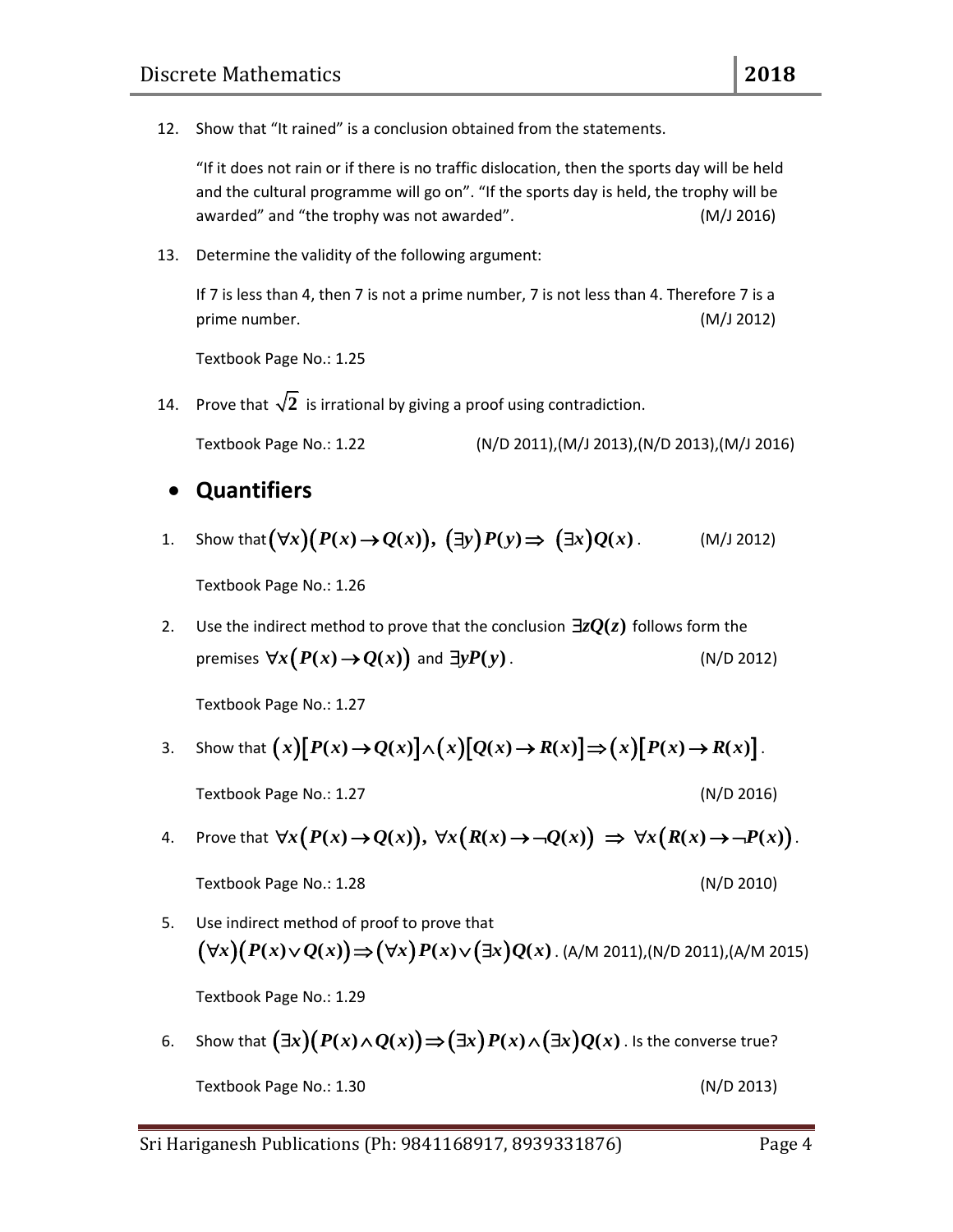8. Show that the premises "One student in this class knows how to write programs in JAVA" and "Everyone who knows how to write programs in Java can get a high paying job imply a conclusion "Someone in this class can get a high paying job". (N/D 2015)

Textbook Page No.: 1.31

9. Use rules of inferences to obtain the conclusion of the following arguments:

"Babu is a student in this class, knows how to write programmes in JAVA". "Everyone who knows how to write programmes in JAVA can get a high-paying job". Therefore, "someone in this class can get a high-paying job". (A/M 2017)

Textbook Page No.: 1.31

10. Show that the statement "Every positive integer is the sum of the squares of three integers" is false. (N/D 2011)

Textbook Page No.: 1.32

11. Verify the validity of the following argument. Every living thing is a plant or an animal. John's gold fish is alive and it is not a plant. All animals have hearts. Therefore John's gold fish has a heart. (M/J 2012)

Textbook Page No.: 1.32

- 12. Write the symbolic form and negate the following statements: (A/M 2015)
	- (i) Every one who is healthy can do all kinds of work.
	- (ii) Some people are not admired by every one.
	- (iii) Every one should help his neighbors, or his neighbors will not help him.
	- (iv) Every one agrees with some one and some one agrees with every one.
- 13. Verify that validating of the following inference.

If one person is more successful than another, then he has worked harder to deserve success. Ram has not worked harder than Siva. Therefore, Ram is not more successful than Siva. (A/M 2011)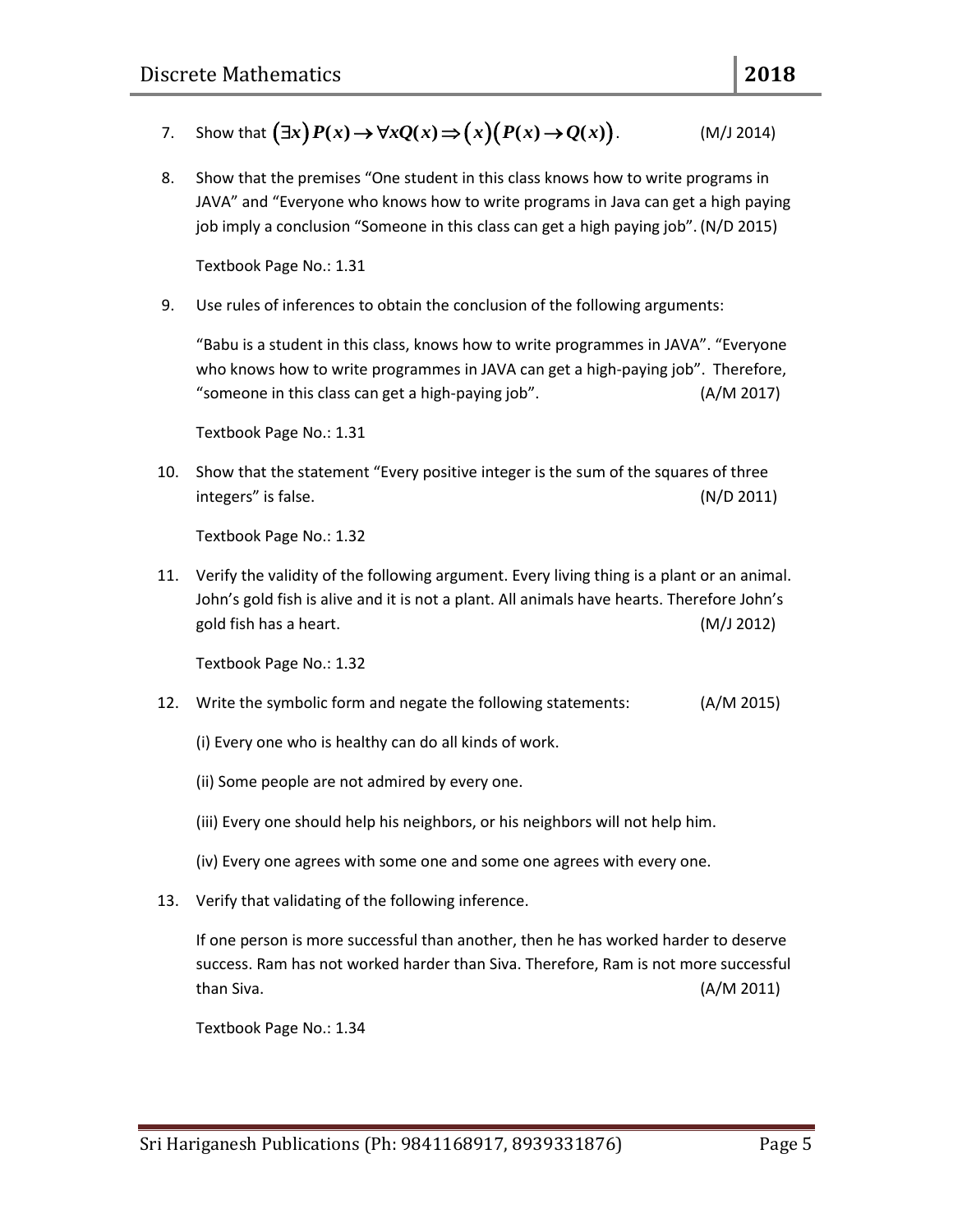# **Unit – II (Combinatorics)**

### **Mathematical Induction and Strong Induction**

1. Prove by the principle of mathematical induction, for  $'n'$  a positive integer,

$$
1^{2} + 2^{2} + 3^{2} + ... + n^{2} = \frac{n(n+1)(2n+1)}{6}.
$$
 (M/J 2012),(A/M 2015)

Textbook Page No.: 2.1

2. Use Mathematical induction show that 
$$
\sum_{k=1}^{n} k^2 = \frac{n(n+1)(2n+1)}{6}
$$
. (A/M 2011)

Textbook Page No.: 2.1

3. Using mathematical induction show that **1 1**  $3^{r} = \frac{3^{n+1}-1}{2}$ **2**  $\sum_{r=1}^{n}$   $r=3^n$ *r*  $\ddot{}$ =  $\sum_{n=1}^{n} 3^{r} = \frac{3^{n+1}-1}{2}$ . (M/J 2016),(A/M 2017)

Textbook Page No.: 2.3

4. Using mathematical induction to show that  $\frac{1}{\sqrt{1}} + \frac{1}{\sqrt{2}} + \frac{1}{\sqrt{3}} + \dots + \frac{1}{\sqrt{n}} > \sqrt{n}$ ,  $n \ge 2$  $\frac{1}{1} + \frac{1}{\sqrt{2}} + \frac{1}{\sqrt{3}}$  $+\frac{1}{\sqrt{2}}+\frac{1}{\sqrt{3}}+...+\frac{1}{\sqrt{n}}>\sqrt{n}, n\geq 2.$ 

Textbook Page No.: 2.4 (N/D 2011),(N/D 2016)

5. Prove by mathematical induction that  $6^{n+2} + 7^{2n+1}$  is divisible by 43 for each positive integer  $n$ . *n*. (N/D 2013)

Textbook Page No.: 2.5

6. Prove, by mathematical induction, that for all  $n \geq 1$ ,  $n^3 + 2n$  is a multiple of 3.

Textbook Page No.: 2.7 (N/D 2010),(N/D 2015)

- 7. Use Mathematical induction to prove the inequality  $n < 2^n$  for all positive integer  $n$ . Textbook Page No.: 2.8 (N/D 2012)
- 8. Prove that the number of subsets of set having  $n$  elements is  $2^n$ . (M/J 2014) Textbook Page No.: 2.9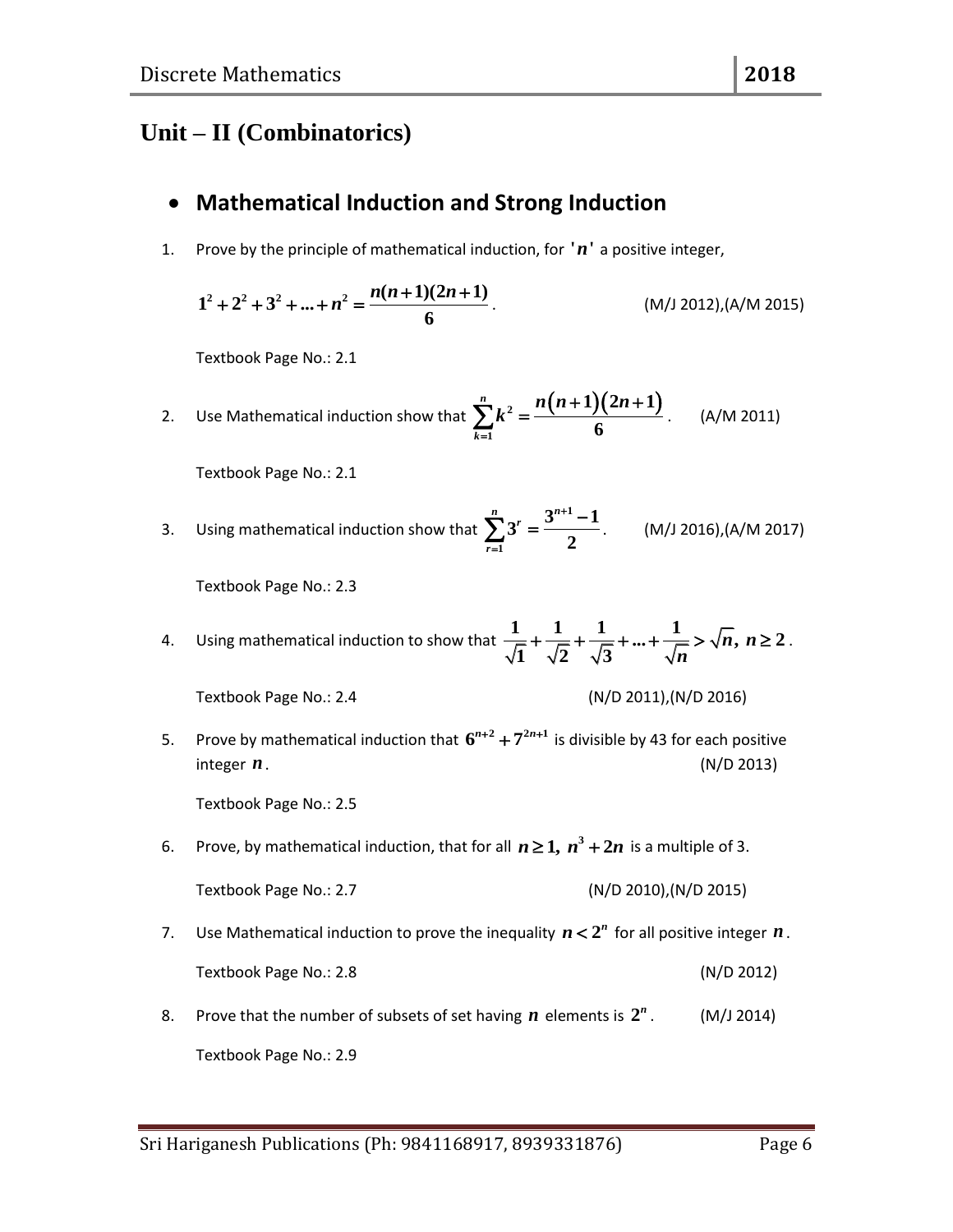9. State the Strong Induction (the second principle of mathematical induction). Prove that a positive integer greater than 1 is either a prime number or it can be written as product of prime numbers. (M/J 2013)

Textbook Page No.: 2.10

### **Pigeonhole Principle**

1. Let  $m$  any odd positive integer. Then prove that there exists a positive integer  $n$  such that  $m$  divides  $2^n - 1$ . (M/J 2013)

Textbook Page No.: 2.12

2. Prove that in a group of six people, atleast three must be mutual friends or atleast three must be mutual strangers. (N/D 2015)

Textbook Page No.: 2.13

3. If *n* Pigeonholes are occupied by  $(kn+1)$  pigeons, where *k* is positive integer, prove that at least one Pigeonhole is occupied by  $k+1$  or more Pigeons. Hence, find the minimum number of  $m$  integers to be selected from  $S = \{1, 2, ..., 9\}$  so that the sum of two of the *m* integers are even. (N/D 2011)

Textbook Page No.: 2.14

4. What is the maximum number of students required in a discrete mathematics class to be sure that at least six will receive the same grade if there are five possible grades A, B, C, D and E? (N/D 2012)

Textbook Page No.: 2.15

#### **Permutations and Combinations**

1. How many positive integers  $n$  can be formed using the digits 3, 4, 4, 5, 5, 6, 7 if  $n$  has to exceed 5000000? (N/D 2010)

Textbook Page No.: 2.16

2. Find the number of distinct permutations that can be formed from all the letters

of each word (1) RADAR (2) UNUSUAL. (M/J 2012)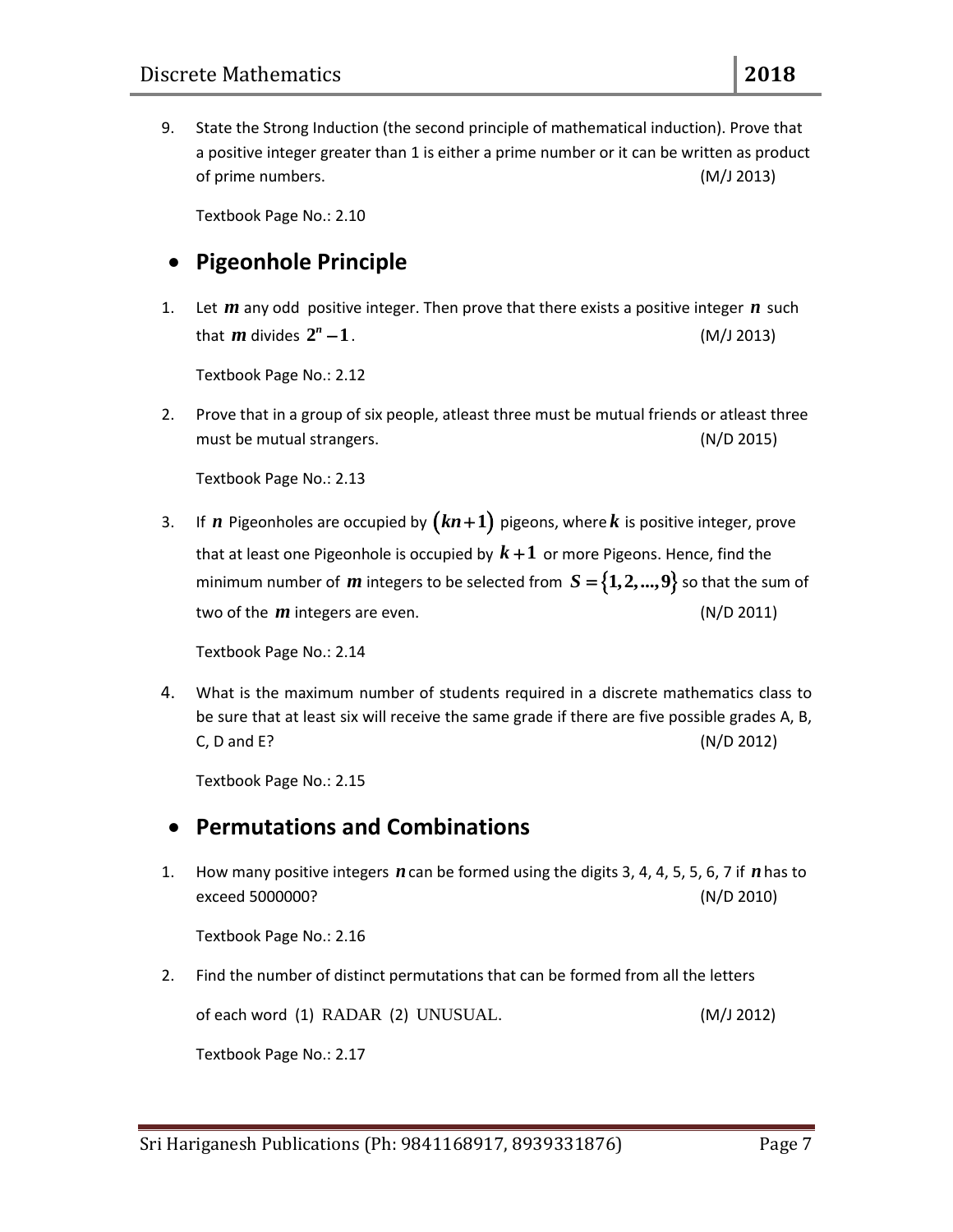3. From a club consisting of six men and seven women, in how many ways we select a committee of (1) 3 men and four women? (2) 4 person which has at least one women? (3) 4 person that has at most one man? (4) 4 persons that has children of both sexes?

(N/D 2015)

4. There are six men and five women in a room. Find the number of ways four persons can be drawn from the room if (1) they can be male or female, (2) two must be men and two women, (3) they must all are of the same sex. (M/J 2016),(A/M 2017)

Textbook Page No.:

5. Suppose that there are 9 faculty members in the mathematics department and 11 in the computer science department. How many ways are there to select a committee to develop a discrete mathematics course at a school if the committee is to consist of three faculty members form the mathematics department and four from the computer science department? (N/D 2012)

Textbook Page No.: 2.20

6. A box contains six white balls and five red balls. Find the number of ways four balls can be drawn from the box if (1) They can be any colour (2) Two must be white and two red (3) They must all be the same colour. (A/M 2011)

Textbook Page No.: 2.19

# **Solving recurrence relations by generating function**

- 1. A factory makes custom sports cars at an increasing rate. In the first month only one car is made, in the second month two cars are made and so on, with *n* cars made in the  $n^{th}$  month.  $(N/D 2013)$ 
	- (i) Set up recurrence relation for the number of cars produced in the first *n* months by this factory.
	- (ii) How many cars are produced in the first year?

Textbook Page No.: 2.22

2. Solve the recurrence relation  $a_n = -3a_{n-1} - 3a_{n-2} - a_{n-3}$  given that  $a_0 = 5$ ,  $a_1 = 9$  and  $a<sub>2</sub> = 15$ . *a* **15**. (M/J 2014)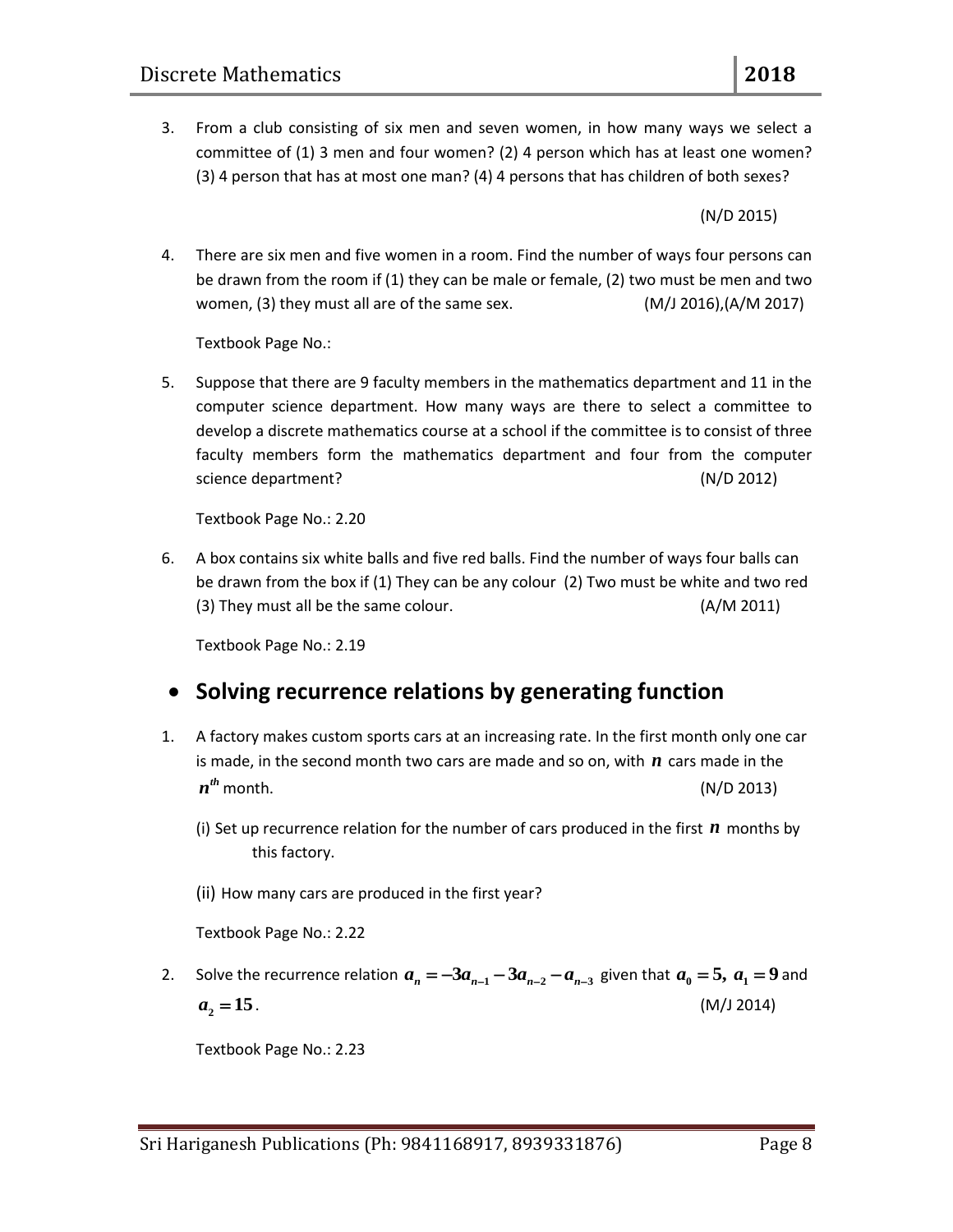- 3. Solve the recurrence relation  $a_n = -3a_{n-1} 3a_{n-2} a_{n-3}$  with  $a_0 = 5$ ,  $a_1 = -9$  and  $a_2 = 15$ . *a* **15**. (N/D 2014) Textbook Page No.: 2.24 4. Find the solution to the recurrence relation  $a_n = 6a_{n-1} - 11a_{n-2} + 6a_{n-3}$ , with the initial conditions  $a_0 = 2$ ,  $a_1 = 5$  and  $a_2$ *a* **15**. (N/D 2014) Textbook Page No.: 2.24 5. Find the generating function of Fibonacci sequence. (N/D 2013) Textbook Page No.: 2.26 6. Solve using generating function:  $S(n) + 3S(n-1) - 4S(n-2) = 0$ ;  $n \ge 2$  given  $S(0) = 3$ ,  $S(1) = -2$ . (A/M 2018) Textbook Page No.: 2.27 7. Using generating function, solve the recurrence relation  $a_n - 5a_{n-1} + 6a_{n-2} = 0$  where  $n \geq 2$ ,  $a_{0} = 0$  and  $a_{1}$ *a* **1**. (M/J 2013) Textbook Page No.: 2.29 8. Using the generating function, solve the difference equation<br>  $y_{n+2} - y_{n+1} - 6y_n = 0$ ,  $y_1 = 1$ ,  $y_0 = 2$ . (N/D 2010) Using the generating function, solve th<br>  $y_{n+2} - y_{n+1} - 6y_n = 0, y_1 = 1, y_0 = 2$ Textbook Page No.: 2.31 9. Using generating function solve  $y_{n+2} - 5y_{n+1} + 6y_n = 0$ ,  $n \ge 0$  with  $y_0 = 1$  and  $y_1 = 1$ . Textbook Page No.: 2.31 (A/M 2011) 10. Solve the recurrence relation  $a_n - 7a_{n-1} + 6a_{n-2} = 0$  , for  $n \ge 2$  with initial conditions  $a_0 = 8$  and  $a_1 = 6$ , using generating function. (A/M 2017) Textbook Page No.: 2.33
- 11. Use generating functions to solve the recurrence relation  $a_n + 3a_{n-1} - 4a_{n-2} = 0$ ,  $n \ge 2$  with the initial condition  $a_0 = 3$ ,  $a_1 = -2$ .

Textbook Page No.: 2.35 (N/D 2012),(N/D 2015)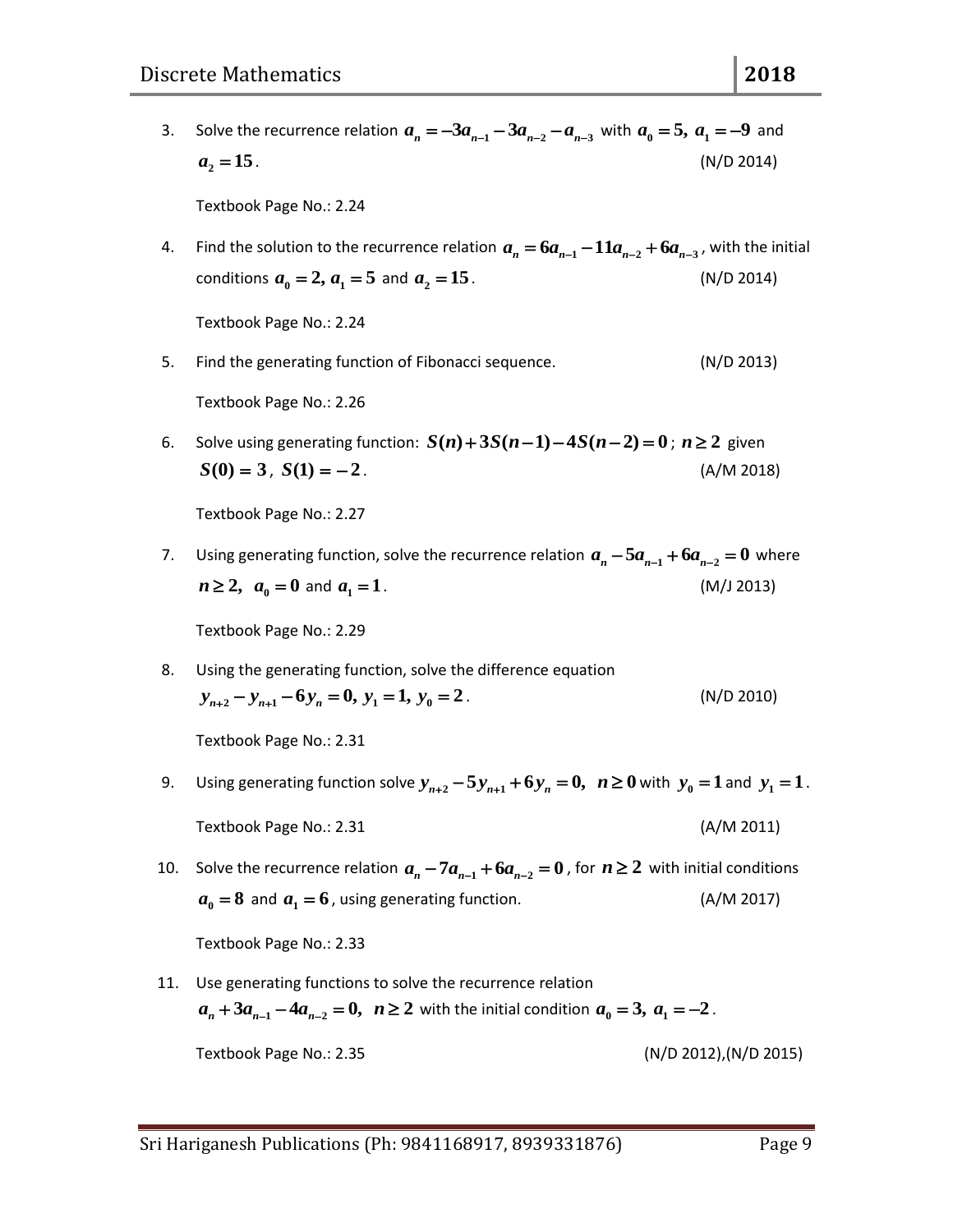- 12. Solve the recurrence relation  $a_n = 3a_{n-1} + 2$ ,  $n \ge 1$  , with  $a_0 = 1$  by the method of generating functions. (M/J 2014) Textbook Page No.: 2.36
- 13. Use the method of generating function to solve the recurrence relation  $a_n = 3a_{n-1} + 1$ ,  $n \ge 1$  given that  $a_0$ *a* **1** . (A/M 2015)

Textbook Page No.: 2.38

14. Use generating function to solve the recurrence relation  $S(n+1) - 2S(n) = 4^n$  with  $S(0) = 1, n \ge 0$ . (M/J 2016)

Textbook Page No.: 2.39

15. Using method of generating function to solve the recurrence relation **1**  $a_n = 4a_{n-1} - 4a_{n-2} + 4^n$ ;  $n \ge 2$ , given that  $a_0 = 2$  and  $a_1$ *a* **8** . (N/D 2011)

Textbook Page No.: 2.40

16. Solve the recurrence relation  $a_{n+1} - a_n = 3n^2$  $a_{n+1} - a_n = 3n^2 - n, \ \ n \ge 0, \ a_0 = 3$ . (N/D 2011)

#### **Inclusion and Exclusion**

1. Find the number of integers between 1 and 250 both inclusive that are divisible by any of the integers 2, 3, 5, 7. (N/D 2010),(M/J 2016)

Textbook Page No.: 2.43

2. Find the number of integers between 1 and 250 both inclusive that are not divisible by any of the integers 2, 3, 5 and 7. (A/M 2015),(N/D 2016),(A/M 2018)

Textbook Page No.: 2.44

3. Find the number of integers between 1 and 500 that are not divisible by any of the integers 2, 3, 5 and 7. (A/M 2017)

Textbook Page No.: 2.45

4. Determine the number of positive integers  $n, 1 \le n \le 2000$  that are not divisible by 2, 3 or 5 but are divisible by 7. (M/J 2013)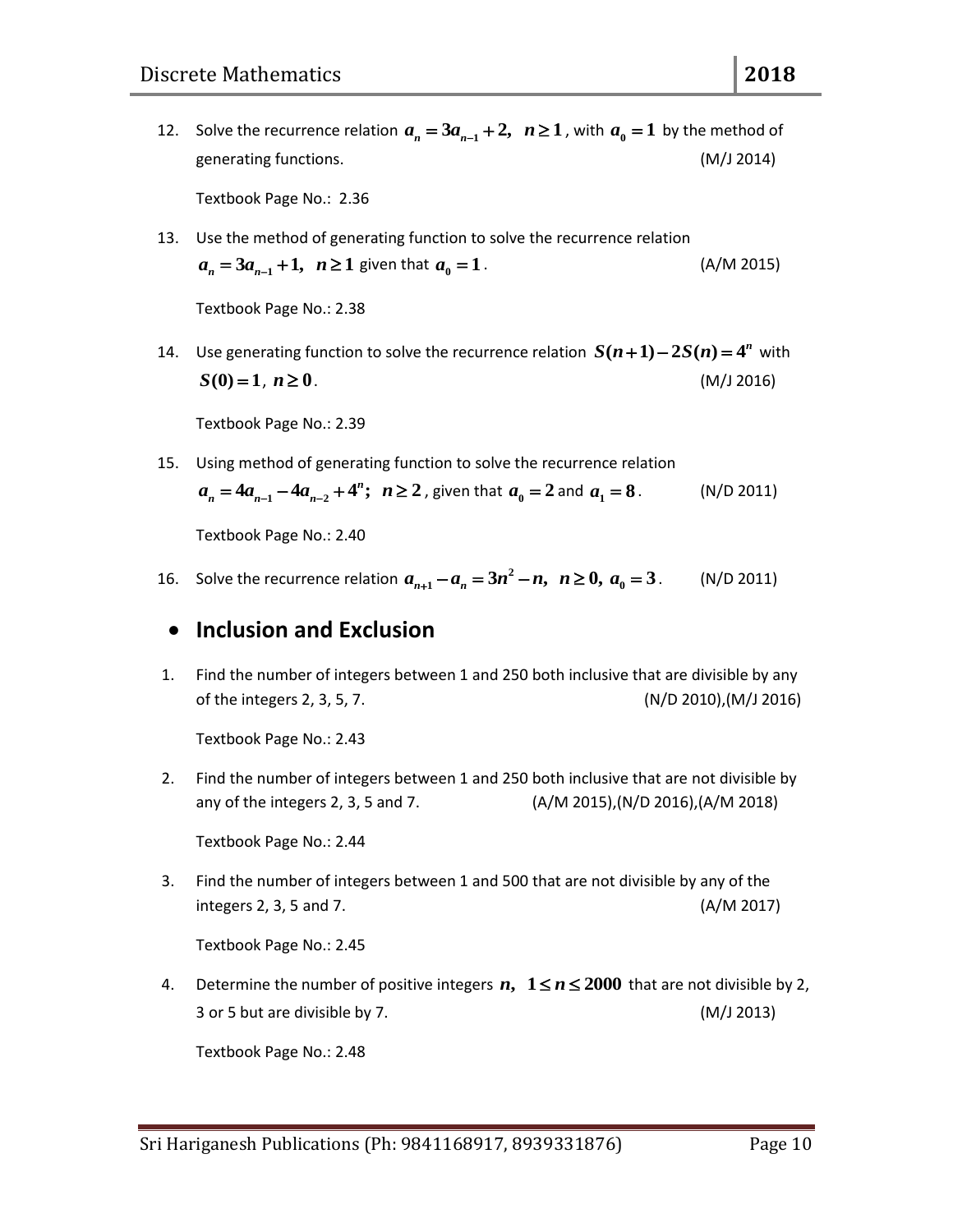5. Find the number of positive integers  $\leq 1000$  and not divisible by any of 3, 5, 7 and **22** . (M/J 2014)

Textbook Page No.: 2.46

- 6. There are 2500 students in a college, of these 1700 have taken a course in C, 1000 have taken a course Pascal and 550 have taken a course in Networking. Further 750 have taken courses in both C and Pascal. 400 have taken courses in both C and Networking, and 275 have taken courses in both Pascal and Networking. If 200 of these students have taken courses in C, Pascal and Networking.
	- (1) How many of these 2500 students have taken a course in any of these three courses C, Pascal and Networking?
	- (2) How many of these 2500 students have not taken a course in any of these three courses C, Pascal and Networking? (A/M 2011)

Textbook Page No.: 2.49

7. A total of 1232 students have taken a course in Spanish, 879 have taken a course in French, and 114 have taken a course in Russian. Further, 103 have taken courses in both Spanish and French, 23 have taken courses in both Spanish and Russian, and 14 have taken courses in both French and Russian. If 2092 students have taken atleast one of Spanish, French and Russian, how many students have taken a course in all three languages? (N/D 2013)

Textbook Page No.: 2.50

# **Unit – III (Graphs)**

#### **Drawing graphs from given conditions**

1. Draw the complete graph  $K_{5}$  with vertices  $A, B, C, D, E$  . Draw all complete sub graph of  $K<sub>5</sub>$  with 4 vertices.  $(N/D 2010)$ 

Textbook Page No.: 3.3

2. Draw the graph with 5 vertices,  $A$ ,  $B$ ,  $C$ ,  $D$ ,  $E$  such that  $deg(A) = 3$ ,  $B$  is an odd vertex,  $deg(C) = 2$  and *D* and *E* are adjacent. (N/D 2010)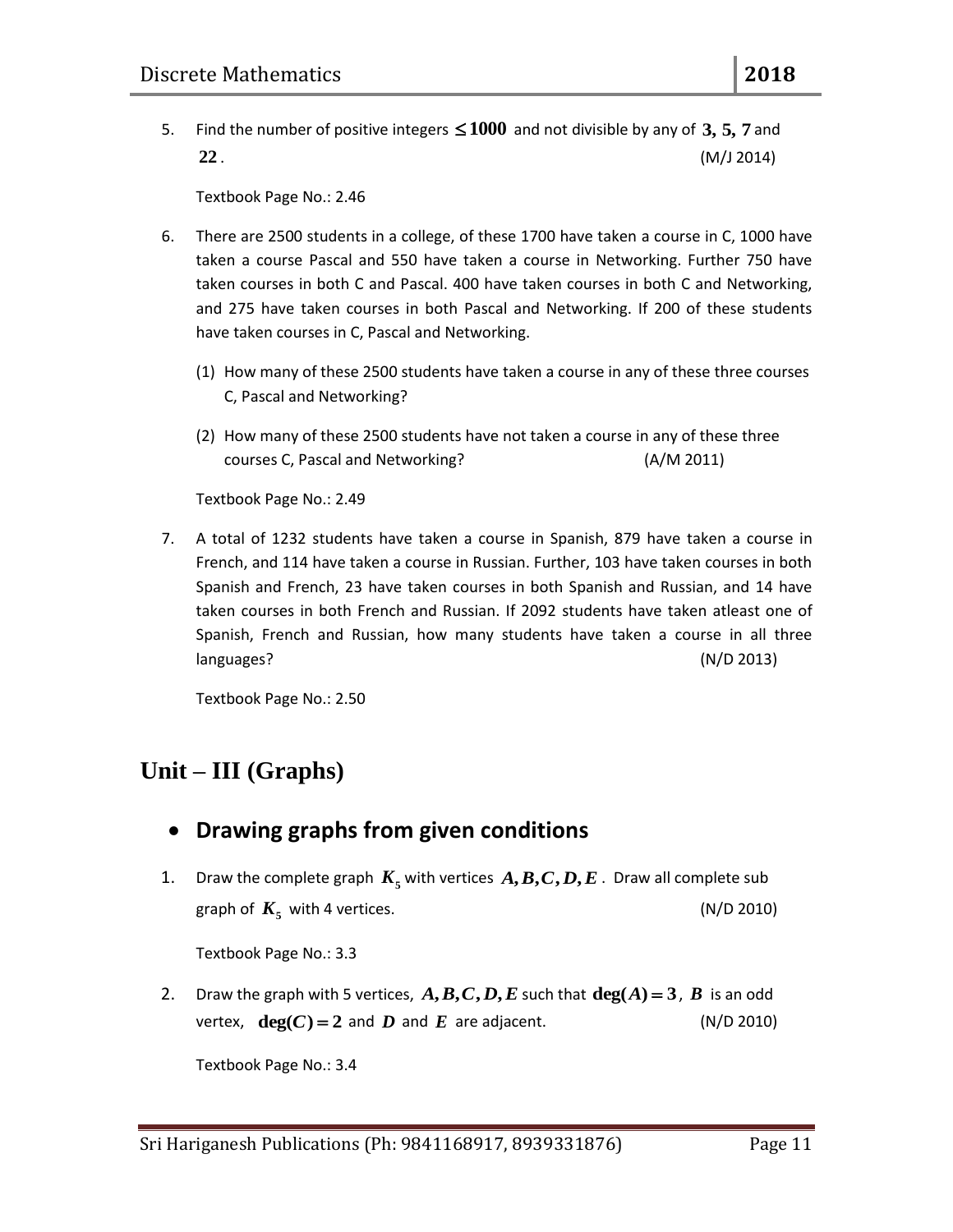3. Draw the graph with 5 vertices  $A$ ,  $B$ ,  $C$ ,  $D$  and  $E$  such that  $deg(A) = 3$ ,  $B$  is an odd vertex,  $deg(C) = 2$  and *D* and *E* are adjacent. (A/M 2011)

Textbook Page No.: 3.4

4. Determine which of the following graphs are bipartite and which are not. If a graph is bipartite, state if it is completely bipartite. (N/D 2011)



Textbook Page No.: 3.5

5. Find the all the connected sub graph obtained from the graph given in the following Figure, by deleting each vertex. List out the simple paths from *A* to in each sub graph.

Textbook Page No.: 3.7 (A/M 2011)



6. Given an example of a graph which is (N/D 2016)

(i) Euleran but not Hamiltonian (ii) Hamiltonian but not Eulerian

(iii) Hamiltonian and Eulerian (iv) Neither Hamiltonian nor Eulerian

Textbook Page No.: 3.9

Sri Hariganesh Publications (Ph: 9841168917, 8939331876) Page 12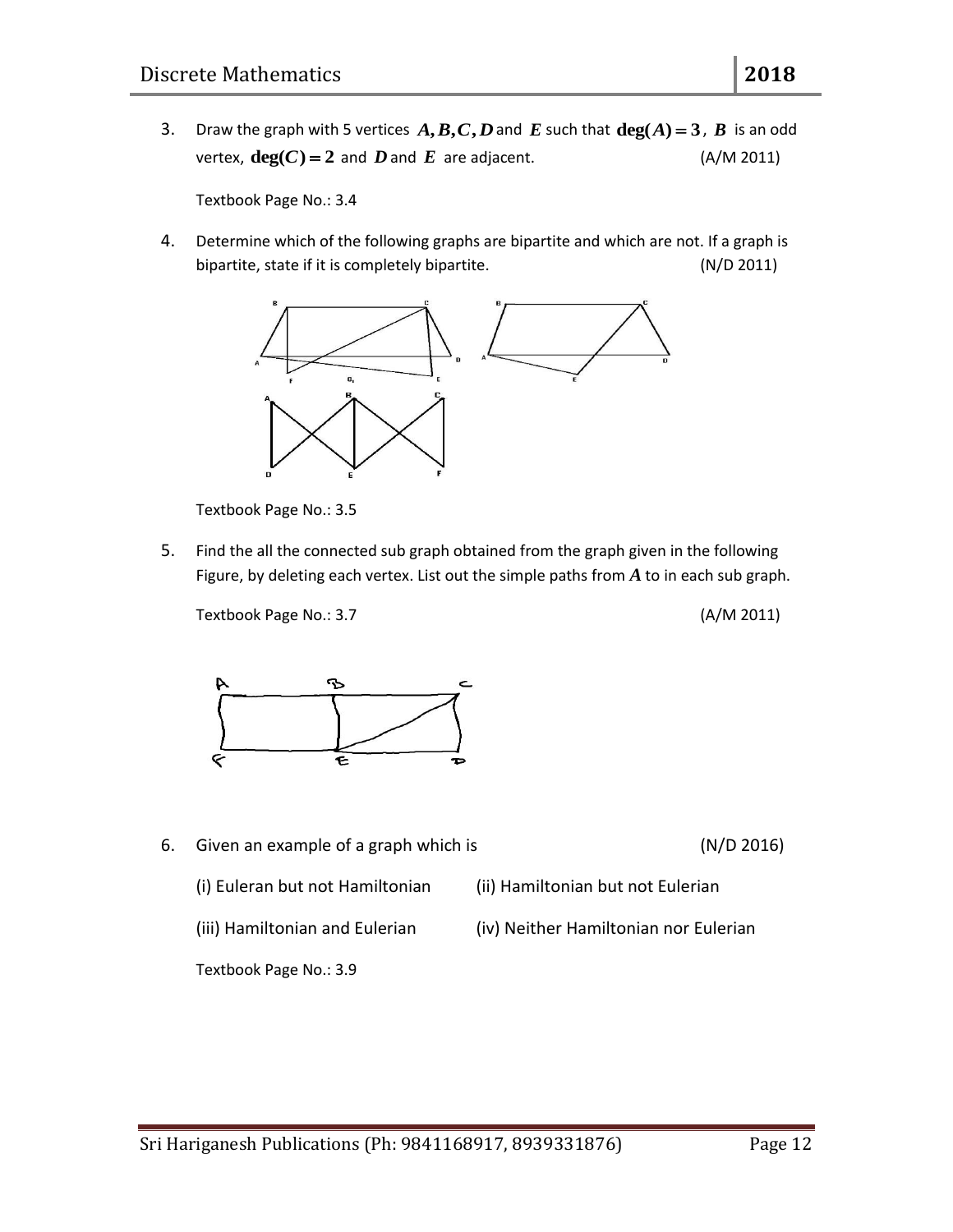## **Isomorphism of graphs**

1. Determine whether the graphs  $G$  and  $H$  given below are isomorphic. (N/D 2012)



Textbook Page No.: 3.11

2. Using circuits, examine whether the following pairs of graphs  $G_1$ ,  $G_2$  given below are isomorphic or not: (N/D 2011),(N/D 2016)



Textbook Page No.: 3.12

3. Examine whether the following pair of graphs are isomorphic. If not isomorphic, give the reasons. (A/M 2011)



Textbook Page No.: 3.14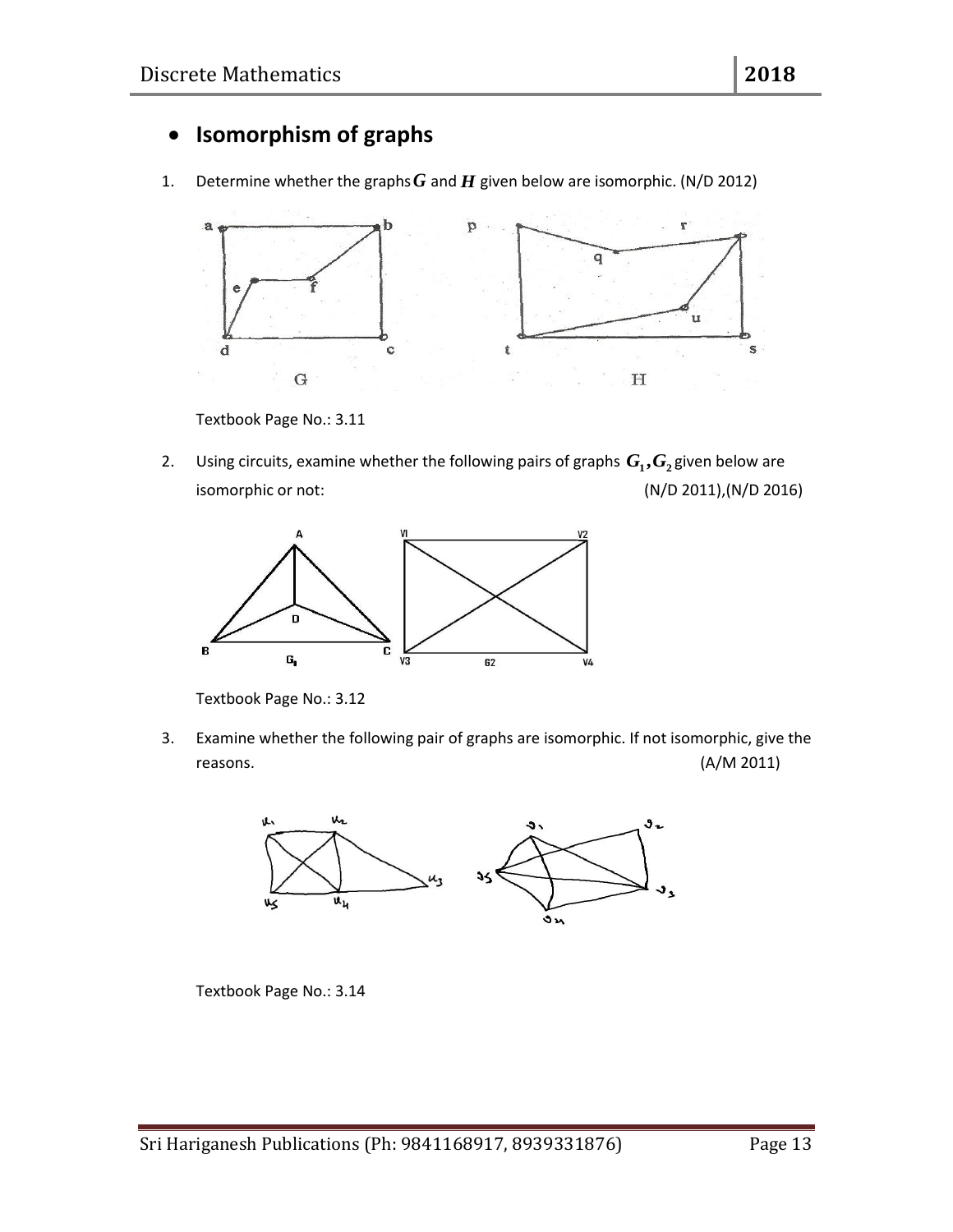

Textbook Page No.: 3.15

5. Determine whether the following graphs  $G$  and  $H$  are isomorphic. (N/D 2013)



Textbook Page No.: 3.16

6. Define isomorphism between two graphs. Are the simple graphs with the following adjacency matrices isomorphic? (M/J 2016),(A/M 2017)

|  | $\begin{bmatrix} 0 & 1 & 0 & 0 & 0 & 1 \end{bmatrix}$    |  |  |                                                                |  | $\begin{bmatrix} 0 & 1 & 0 & 0 & 0 & 1 \end{bmatrix}$ |
|--|----------------------------------------------------------|--|--|----------------------------------------------------------------|--|-------------------------------------------------------|
|  | $ 1 \t0 \t1 \t0 \t1 \t0 $                                |  |  |                                                                |  | $ 1 \t0 \t1 \t0 \t0 \t1 $                             |
|  | $\begin{bmatrix} 0 & 1 & 0 & 1 & 0 & 1 \end{bmatrix}$    |  |  | $\begin{array}{ccccccccc}\n0 & 1 & 0 & 1 & 1 & 0\n\end{array}$ |  |                                                       |
|  |                                                          |  |  | $0 \t 0 \t 1 \t 0 \t 1 \t 0$                                   |  |                                                       |
|  | $\begin{bmatrix} 0 & 1 & 0 & 1 & 0 & 1 \end{bmatrix}$    |  |  |                                                                |  |                                                       |
|  | $\begin{array}{ ccc } 1 & 0 & 1 & 0 & 1 & 0 \end{array}$ |  |  |                                                                |  | $ 1 \t1 \t0 \t0 \t1 \t0 $                             |

Textbook Page No.: 3.19

7. The adjacency matrices of two pairs of graph as given below. Examine the isomorphism of *G* and *H* by finding a permutation matrix. 
$$
A_G = \begin{bmatrix} 0 & 0 & 1 \\ 0 & 0 & 1 \\ 1 & 1 & 0 \end{bmatrix}, A_H = \begin{bmatrix} 0 & 1 & 1 \\ 1 & 0 & 0 \\ 1 & 0 & 0 \end{bmatrix}.
$$

Textbook Page No.: 3.20 (N/D 2010)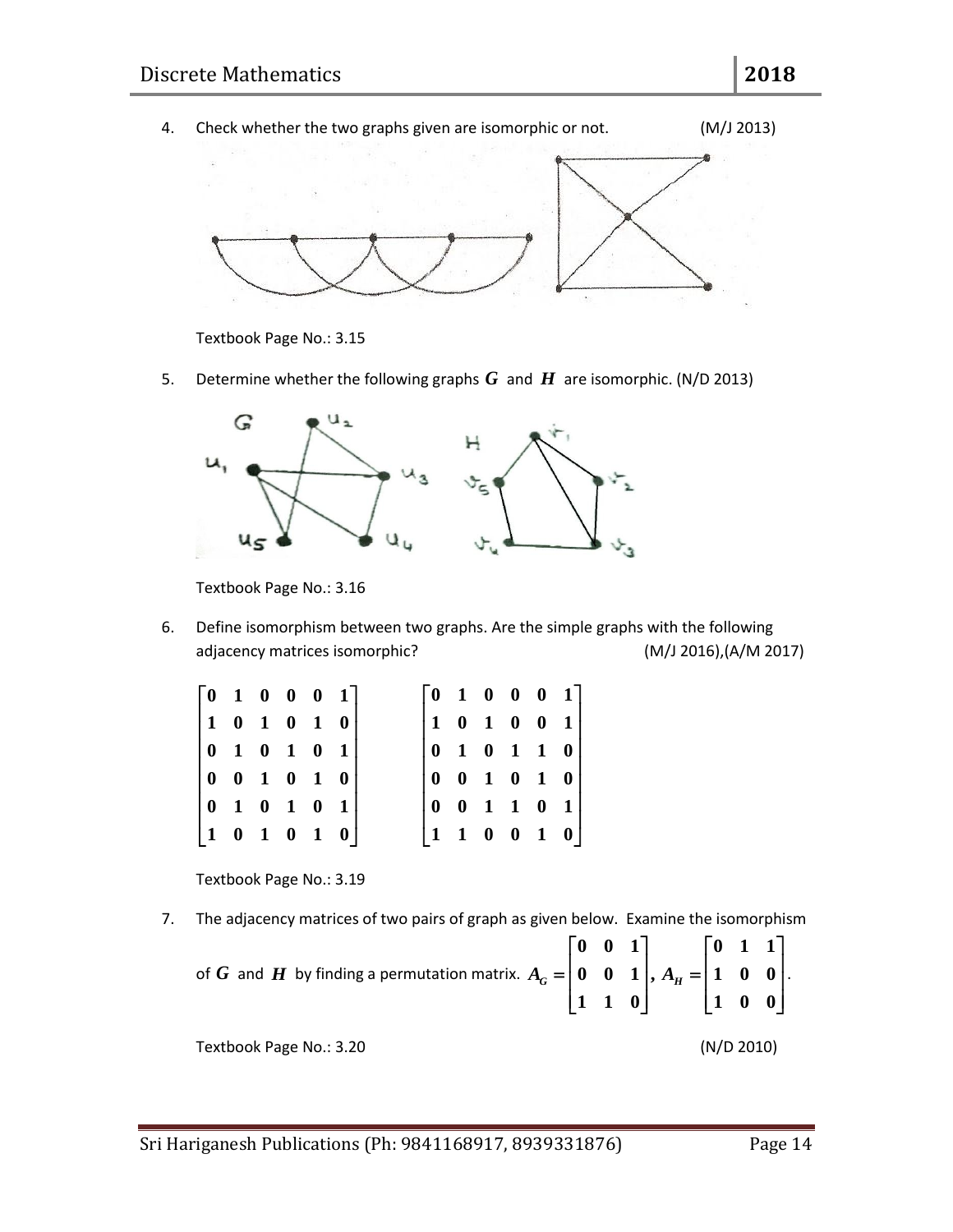# **General problems in graphs**

1. How many paths of length four are there from  $a$  and  $d$  in the simple graph G given below. (N/D 2012)



Textbook Page No.: 3.21

2. Find an Euler path or an Euler circuit, if it exists in each of the three graphs below. If it does not exist, explain why? (N/D 2011),(A/M 2015)



Textbook Page No.: 3.22

3. Which of the following simple graphs have a Hamilton circuit or, if not, a Hamilton path?

Textbook Page No.: 3.23



- **Theorems**
- 1. Prove that an undirected graph has an even number of vertices of odd degree.

Textbook Page No.: 3.24 (N/D 2012),(M/J 2014)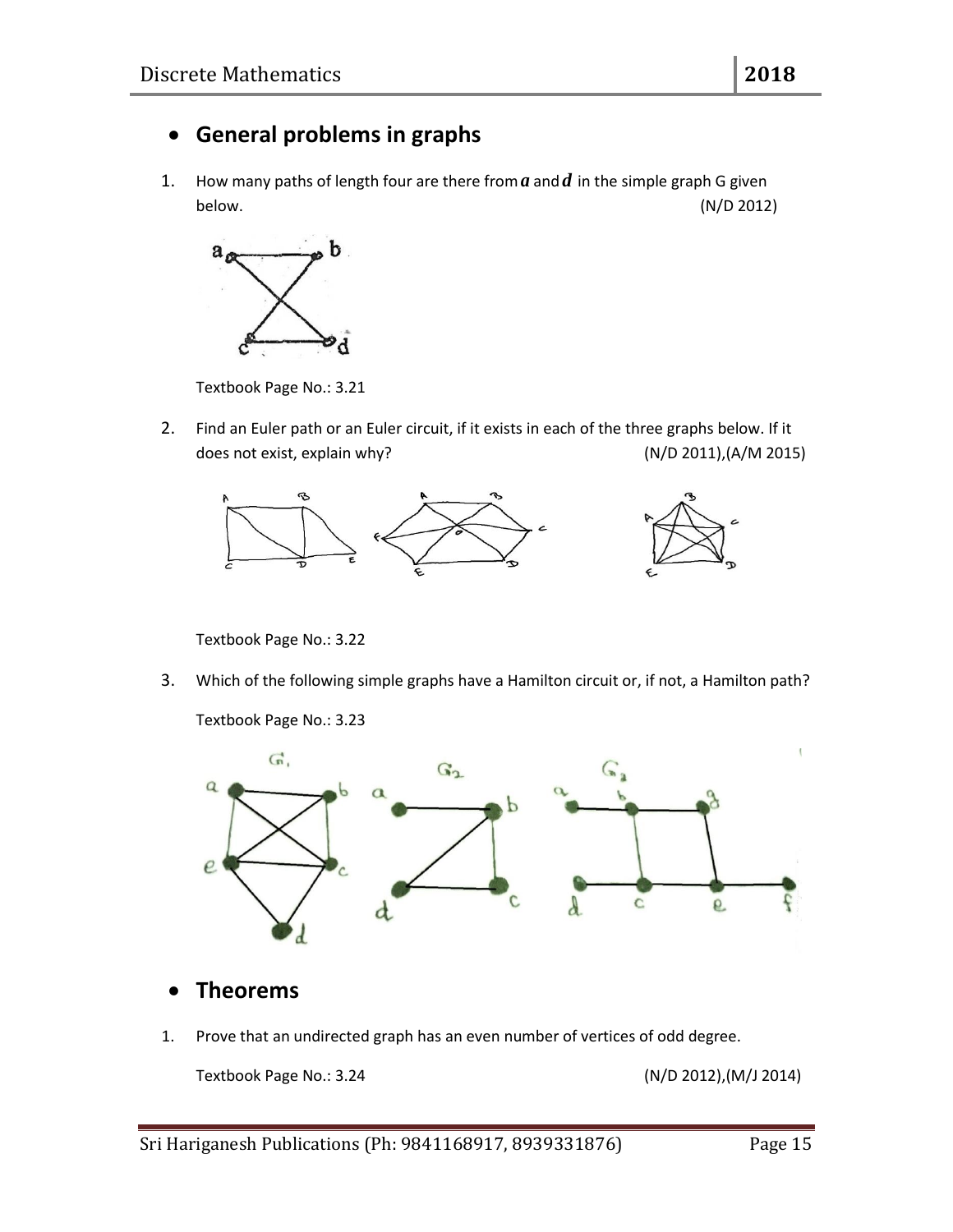2. Prove that the number of vertices of odd degree in any graph is even.

Textbook Page No.: 3.24 (A/M 2015),(N/D 2015),(M/J 2016),(A/M 2017)

3. State and prove hand shaking theorem. Also prove that maximum number of edges in a connected graph with *n* vertices is  $(n-1)$ **2** *n n* . (N/D 2016),(A/M 2018)

Textbook Page No.: 3.25

- 4. Prove that the complement of a disconnected graph is connected. (A/M 2017) Textbook Page No.: 3.27
- 5. Show that if a graph with  $n$  vertices is self-complementary then  $n \equiv 0$  or  $1 \pmod{4}$ . Textbook Page No.: 3.28 (M/J 2013),(M/J 2016)
- 6. Prove that the maximum number of edges in a simple disconnected graph  $G$  with  $n$ vertices and  $k$  components is  $\frac{(n-k)(n-k+1)}{2}$ **2**  $\frac{n-k(n-k+1)}{2}$ . (N/D 2011),(A/M 2015),(N/D 2015)

Textbook Page No.: 3.29

7. Prove that a simple graph with  $n$  vertices and  $k$  components cannot have more than  $(n-k)(n-k+1)$ **2**  $n-k$   $(n-k+1)$  $(N/D 2013)$ 

Textbook Page No.: 3.29

8. Let G be a graph with exactly two vertices has odd degree. Then prove that there is a path between those two vertices. (N/D 2016)

Textbook Page No.: 3.31

9. Show that graph G is disconnected if and only if its vertex set  $V$  can be partitioned into two nonempty subsets  $V_1$  and  $V_2$  such that there exists no edge is G whose one end vertex is in  $V^{}_1$  and the other in  $V^{}_2$ . (M/J 2012),(A/M 2018)

Textbook Page No.: 3.32

10. If all the vertices of an undirected graph are each of degree *k* , show that the number of edges of the graph is a multiple of  $k$ . *k* . (N/D 2010)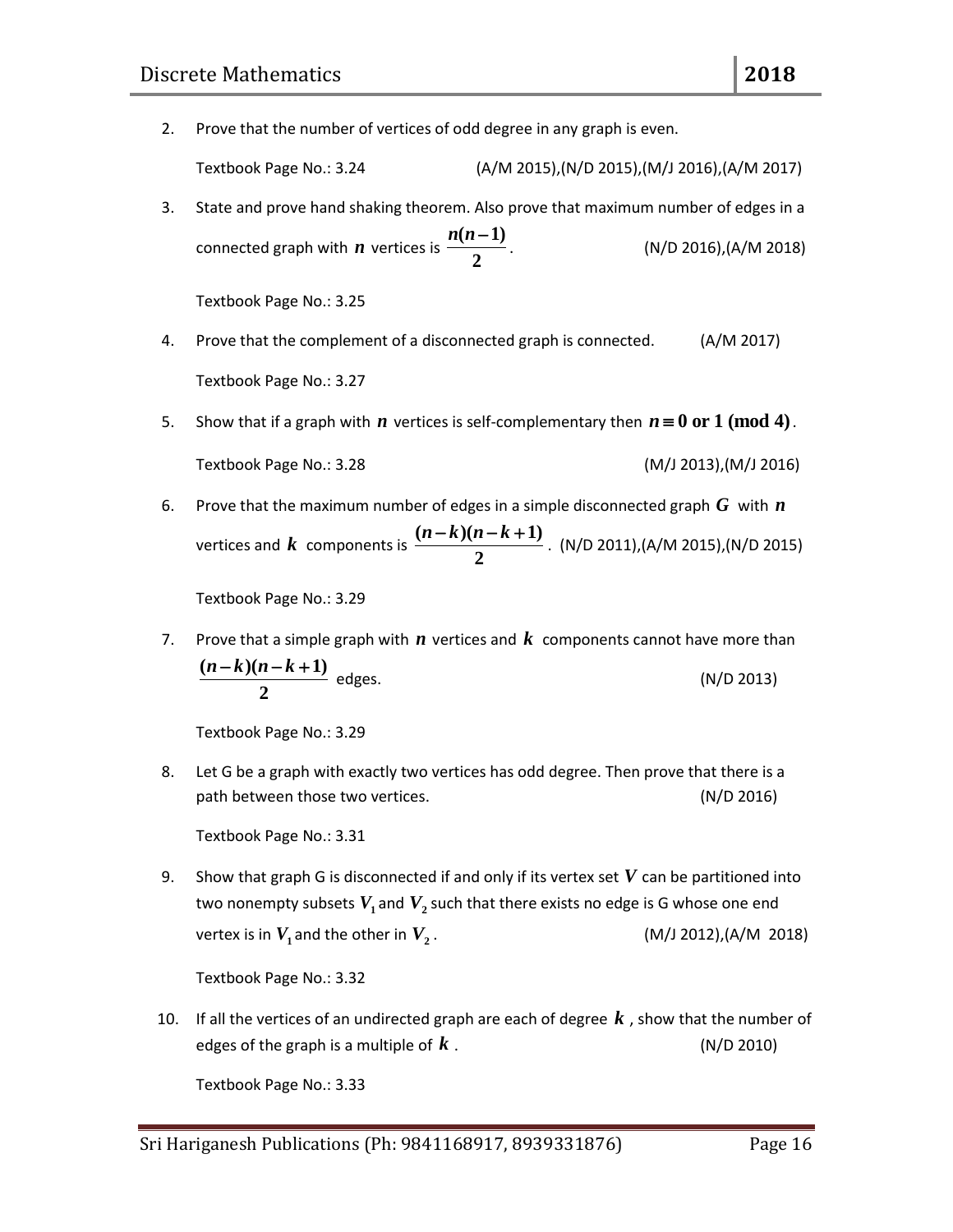11.  $G$  be a simple undirected graph with adjacency matrix  $A$  with respect to the ordering  $v_1$ ,  $v_2$ ,  $v_3$ , ...,  $v_n$ . Prove that the number of different walks of length  $r$  from  $v_i$ to  $v_j$  equals the  $(i, j)$  th entry of  $A'$  , where  $r$  is a positive integer. (M/J 2013)

Textbook Page No.: 3.34

# **Theorems based on Euler and Hamilton graph**

1. Prove that a connected graph G is Eulerian if and only if all the vertices are of even degree. (M/J 2012),(N/D 2013),(M/J 2014),(N/D 2015),(A/M 2018)

Textbook Page No.: 3.36

2. Show that the complete graph with  $n$  vertices  $K_n$  has a Hamiltonian circuit whenever  $n \ge 3$ . (N/D 2012)

Textbook Page No.: 3.37

3. Prove that if  $G$  is a simple graph with at least three vertices and **( ) (G) 2** *V G*  $\delta(G)$   $\geq$ then  $G$  is Hamiltonian.  $(M/J 2013)$ 

Textbook Page No.: 3.37

4. Let G be a simple undirected graph with  $n$  vertices. Let  $u$  and  $v$  be two non adjacent vertices in  $G$  such that  $\deg(u) + \deg(v) \geq n$  in  $G$  . Show that  $G$  is Hamiltonian if and only if  $G + uv$  is Hamiltonian.  $(A/M 2011)$ 

Textbook Page No.: 3.40

5. If  $G$  is a connected simple graph with  $n$  vertices with  $n \geq 3$  , such that the degree of every vertex in  $G$  is at least **2** *n* , then prove that  $G$  has Hamilton cycle.

Textbook Page No.: 3.38 (M/J 2016),(A/M 2017)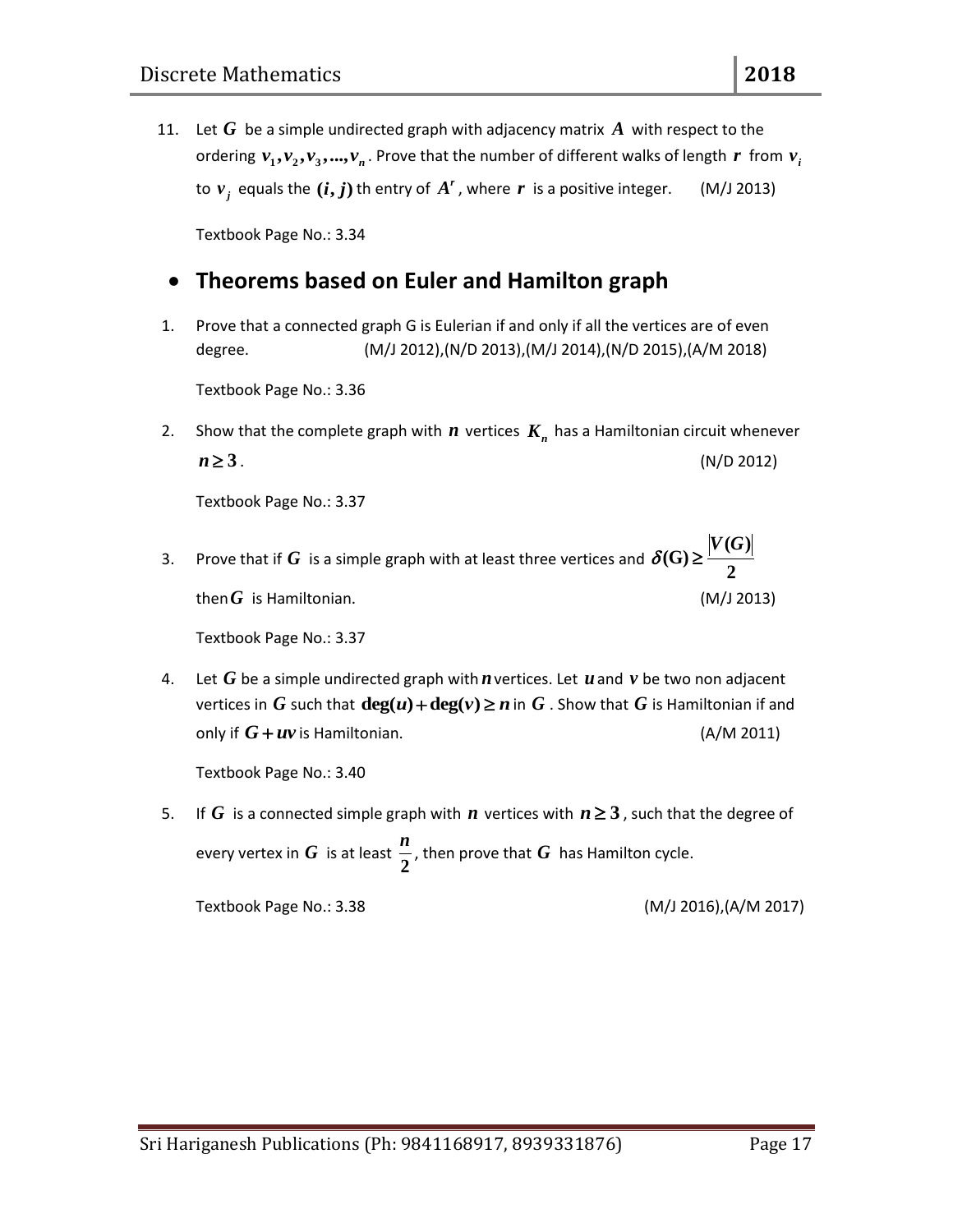# **Unit – IV (Algebraic Structures)**

# **Group, Subgroup and Normal Subgroup**

| 1. | Prove that $G = \left\{ \begin{bmatrix} 1 & 0 \\ 0 & 1 \end{bmatrix}, \begin{bmatrix} -1 & 0 \\ 0 & 1 \end{bmatrix}, \begin{bmatrix} 1 & 0 \\ 0 & -1 \end{bmatrix}, \begin{bmatrix} -1 & 0 \\ 0 & -1 \end{bmatrix} \right\}$ forms an abelian group |                             |
|----|-----------------------------------------------------------------------------------------------------------------------------------------------------------------------------------------------------------------------------------------------------|-----------------------------|
|    | under matrix multiplication.                                                                                                                                                                                                                        | (N/D 2015)                  |
|    | Textbook Page No.: 4.2                                                                                                                                                                                                                              |                             |
| 2. | Show that $M_2$ , the set of all $2\times 2$ non-singular matrices over $R$ is a group under usual<br>matrix multiplication. Is it abelian?                                                                                                         | (A/M 2015)                  |
|    | Textbook Page No.: 4.3                                                                                                                                                                                                                              |                             |
|    | 3. If $(G,*)$ is an abelian group, show that $(a*b)^2 = a^2*b^2$ .                                                                                                                                                                                  | (N/D 2010)                  |
|    | Textbook Page No.: 4.4                                                                                                                                                                                                                              |                             |
|    | 4. In any group $\langle G, * \rangle$ , show that $(a * b)^{-1} = b^{-1} * a^{-1}$ , for all $a, b \in G$ . (M/J 2016)                                                                                                                             |                             |
|    | Textbook Page No.: 4.5                                                                                                                                                                                                                              |                             |
| 5. | Show that $(Q,*)$ is an abelian group, where * is defined by $a * b = \frac{ab}{2}$ , $\forall a, b \in Q^+$ .                                                                                                                                      |                             |
|    | Textbook Page No.: 4.6                                                                                                                                                                                                                              | $(N/D 2016)$ , $(A/M 2018)$ |
| 6. | If * is a binary operation on the set R of real numbers defined by $a * b = a + b + 2ab$ ,                                                                                                                                                          |                             |
|    | (1) Find $\langle R,* \rangle$ is a semi group                                                                                                                                                                                                      |                             |
|    | (2) Find the identity element if it exists                                                                                                                                                                                                          |                             |
|    | (3) Which elements has inverse and what are they?<br>(A/M 2011)                                                                                                                                                                                     |                             |
|    | Textbook Page No.: 4.8                                                                                                                                                                                                                              |                             |
| 7. | If $S = N \times N$ , the set of ordered pairs of positive integers with the operation $*$<br>defined by $(a,b)*(c,d) = (ad+bc,bd)$ and if $f:(S,*) \rightarrow (Q,+)$ is defined by                                                                |                             |

$$
f(a,b) = \frac{a}{b}
$$
, show that f is a semigroup homomorphism. (A/M 2015)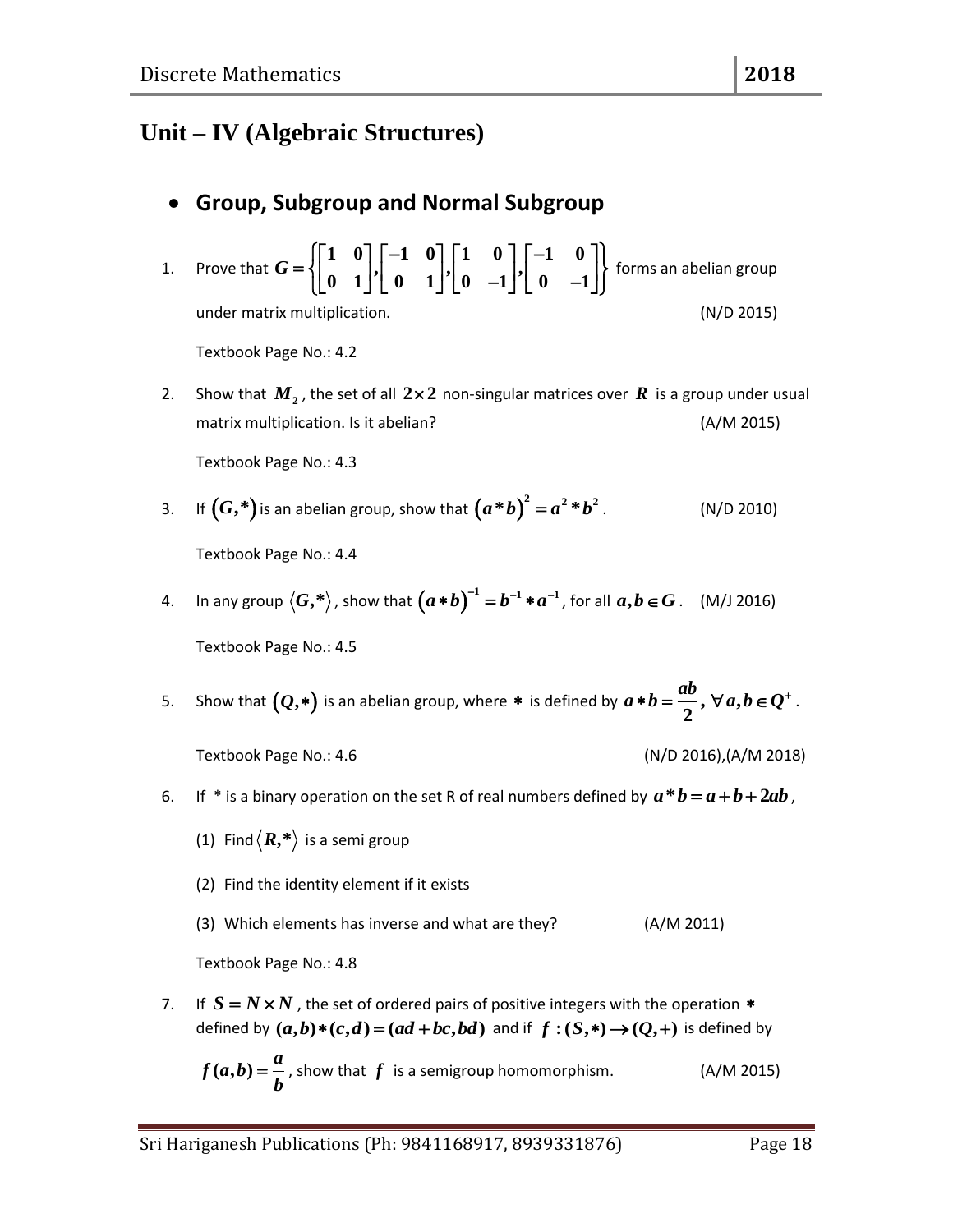Textbook Page No.: 4.11

8. Find the left cosets of the subgroup  $H = \bigl\{ \bm{0} \bigl], \bm{3} \bigr\}$  of the group  $\bigl[ z_6, +_6 \bigr].$ 

Textbook Page No.: 4.12 (M/J 2014)

- 
- 9. State and prove Lagrange's theorem. (N/D 2010),(A/M 2011),(M/J 2012),(N/D 2013),(M/J 2014),(A/M 2015),(M/J 2016),(N/D 2016),(A/M 2017) Textbook Page No.: 4.13
- 10. Prove that the order of a subgroup of a finite group divides the order of the group.

Textbook Page No.: 4.13 (N/D 2011),(M/J 2013),(A/M 2018)

11. Find all the subgroups of  $(z_9, +_9)$ . (M/J 2014)

Textbook Page No.: 4.15

- 12. Prove the theorem: Let  $\langle G, * \rangle$  be a finite cyclic group generated by an element  $a \in G$  . If  $G$  is of order  $n$  , that is,  $|G| = n$  , then  $a^n = e$  , so that  $G = \{a, a^2, a^3, ..., a^n = e\}$ . Further more  $\boldsymbol{n}$  is a least positive integer for which  $\boldsymbol{a}^{\boldsymbol{n}}$ *a e* . (N/D 2011) Textbook Page No.: 4.16
- 13. Prove that the intersection of two subgroups of a group  $G$  is again a subgroup of  $G$  . Textbook Page No.: 4.16 (N/D 2015)
- 14. Prove that intersection of any two subgroups of a group *G***,\*** is again a subgroup of *G***,\***. (N/D 2013)

Textbook Page No.: 4.16

15. Prove that intersection of two normal subgroups of a group *G***,\*** is a normal subgroup of a group  $(G,*)$ . *G***,\***. (M/J 2013),(N/D 2016),(A/M 2018)

- 16. Show that the union of two subgroups of a group  $G$  is a subgroup of  $G$  if and only if one is contained in the other. (A/M 2015)
- 17. Prove that every cyclic group is an abelian group. (N/D 2013)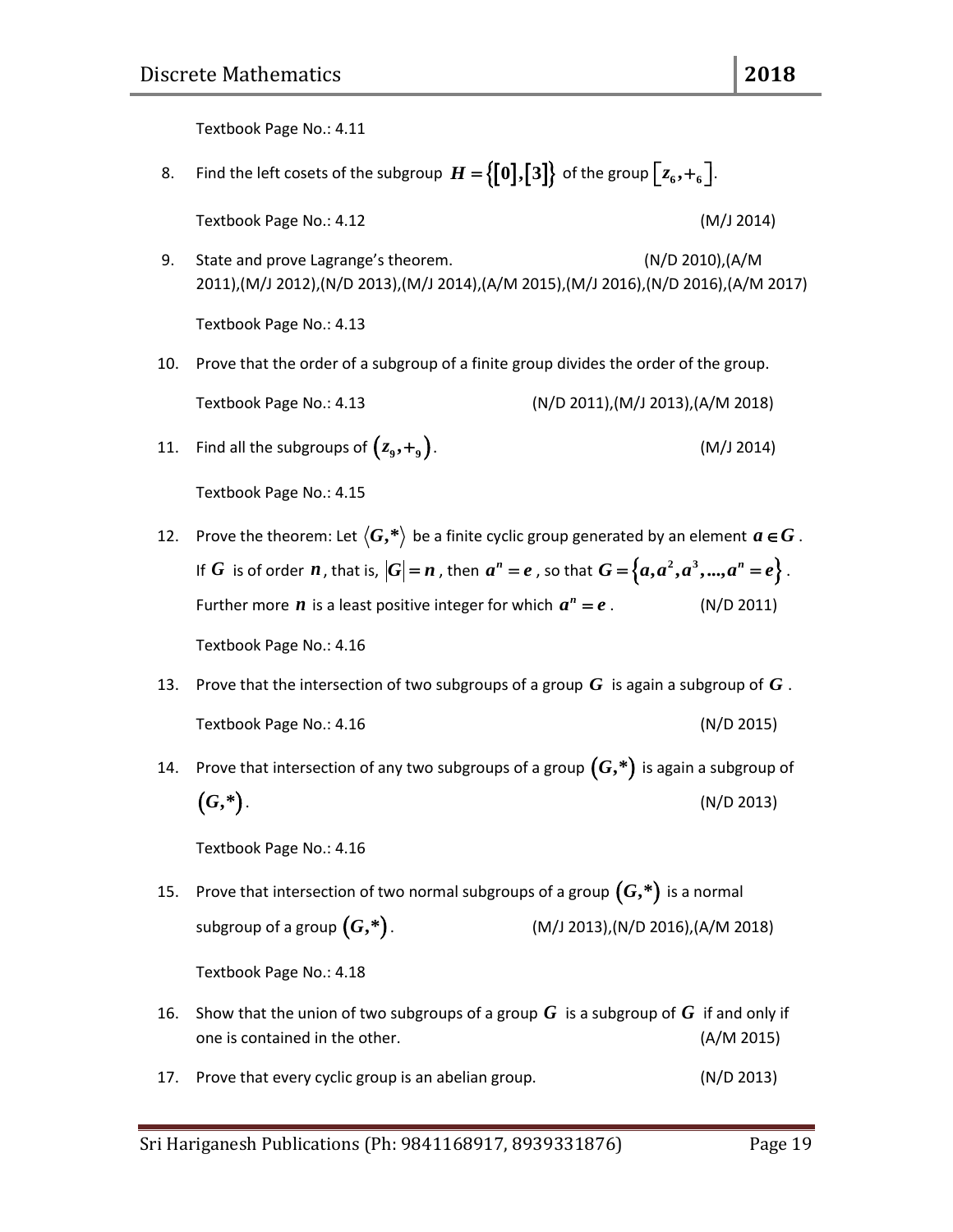Textbook Page No.: 4.18

18. Prove that every subgroup of a cyclic group is cyclic. (M/J 2016),(A/M 2017)

Textbook Page No.: 4.19

19. Prove that the necessary and sufficient condition for a non empty subset  $H$  of a group  $\{G, *\}$  to be a sub group is  $a, b \in H \Rightarrow a * b^{-1} \in H$  . (N/D 2012)

Textbook Page No.: 4.20

- 20. If  $*$  is the operation defined on  $S = Q \times Q$  , the set of ordered pairs of rational numbers and given by  $(a,b)*(x,y)=(ax,ay+b)$ , show that  $(S,*)$  is a semi group. Is it commutative? Also find the identity element of  $S$ . *S* . (N/D 2012) Textbook Page No.: 4.9
- 21. Define the Dihedral group  $\langle D_4,*\rangle$  and give its composition table. Hence find the identify element and inverse of each element. (A/M 2011)

Textbook Page No.: 4.22

#### **Homomorphism and Isomorphism**

1. Prove that the group homomorphism preserves the identity element. (N/D 2015)

Textbook Page No.: 4.24

2. Prove that every finite group of order  $n$  is isomorphic to a permutation group of order *n*. (N/D 2011),(M/J 2013)

Textbook Page No.: 4.24

3. State and prove the fundamental theorem of group homomorphism.

Textbook Page No.: 4.29 (N/D 2013)

4. Let  $f: G \rightarrow G'$  be a homomorphism of groups with Kernel  $K$  . Then prove that  $K$  is a normal subgroup of  $G$  and  $G$  /  $K$  is isomorphic to the image of *f* . (M/J 2012)

Textbook Page No.: 4.29

5. Let  $(G,*)$  and  $(H,\Delta)$  be two groups and  $g:(G,*){\,\rightarrow\,} (H,\Delta)$  be group homomorphism. Prove that the Kernel of  $g$  is normal subgroup of  $(G,^*)$  .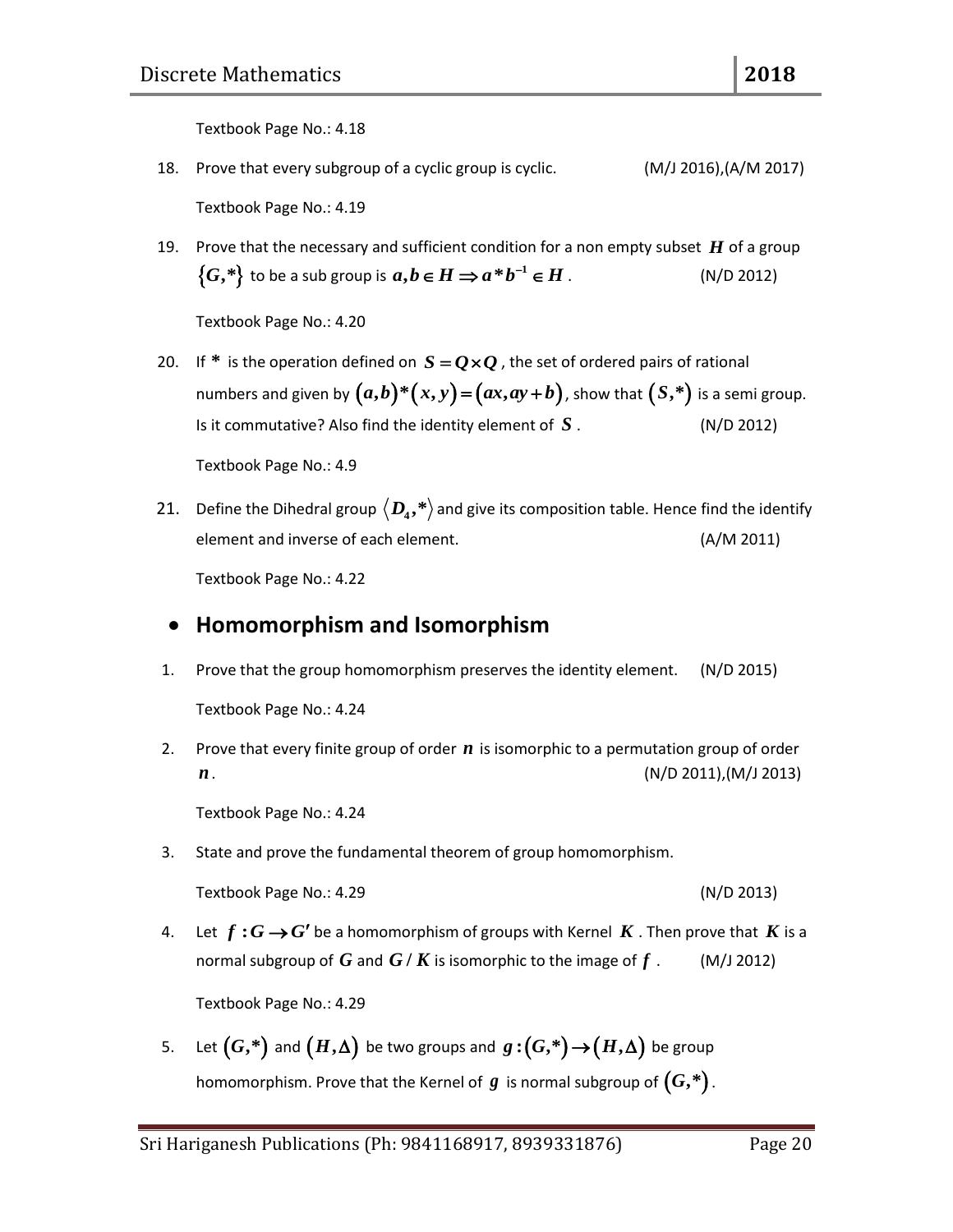6. Show that the Kernel of a homomorphism of a group  $\langle G, * \rangle$  into an another group  $\langle H, \Delta \rangle$  is a subgroup of *G* . (A/M 2011),(A/M 2018)

Textbook Page No.: 4.29

7. If  $f: G \rightarrow G'$  is a group homomorphism from  $\{G, *\}$  to  $\{G',\Delta\}$  then prove that for any  $a \in G$ ,  $f(a^{-1}) = [f(a)]^{-1}$ . (N/D 2012)

Textbook Page No.: 4.31

8. If  $(Z,+)$  and  $(E,+)$  where  $Z$  is the set all integers and  $E$  is the set all even integers, show that the two semi groups  $(Z,+)$  and  $(E,+)$  are isomorphic.  $\qquad$  (N/D 2010)

Textbook Page No.: 4.32

9. Let  $(S,*)$  be a semi group. Then prove that there exists a homomorphism  $g:S\rightarrow S^S$  , where  $\langle S^S,\circ\rangle$  is a semi group of functions from  $S$  to  $S$  under the operation of (left) composition. (N/D 2011)

Textbook Page No.: 4.33

#### **Ring and Fields**

1. Show that  $(Z, +, \times)$  is an integral domain where  $Z$  is the set of all integers.

Textbook Page No.: 4.34 (N/D 2010)

2. Prove that the set  $Z_4 = \{ [0], [1], [2], [3] \}$  is a commutative ring with respect to the binary operation addition modulo and multiplication modulo  $+$ <sub>4</sub> and  $\times$ <sub>4</sub>.

Textbook Page No.: 4.35 (N/D 2012),(N/D 2015)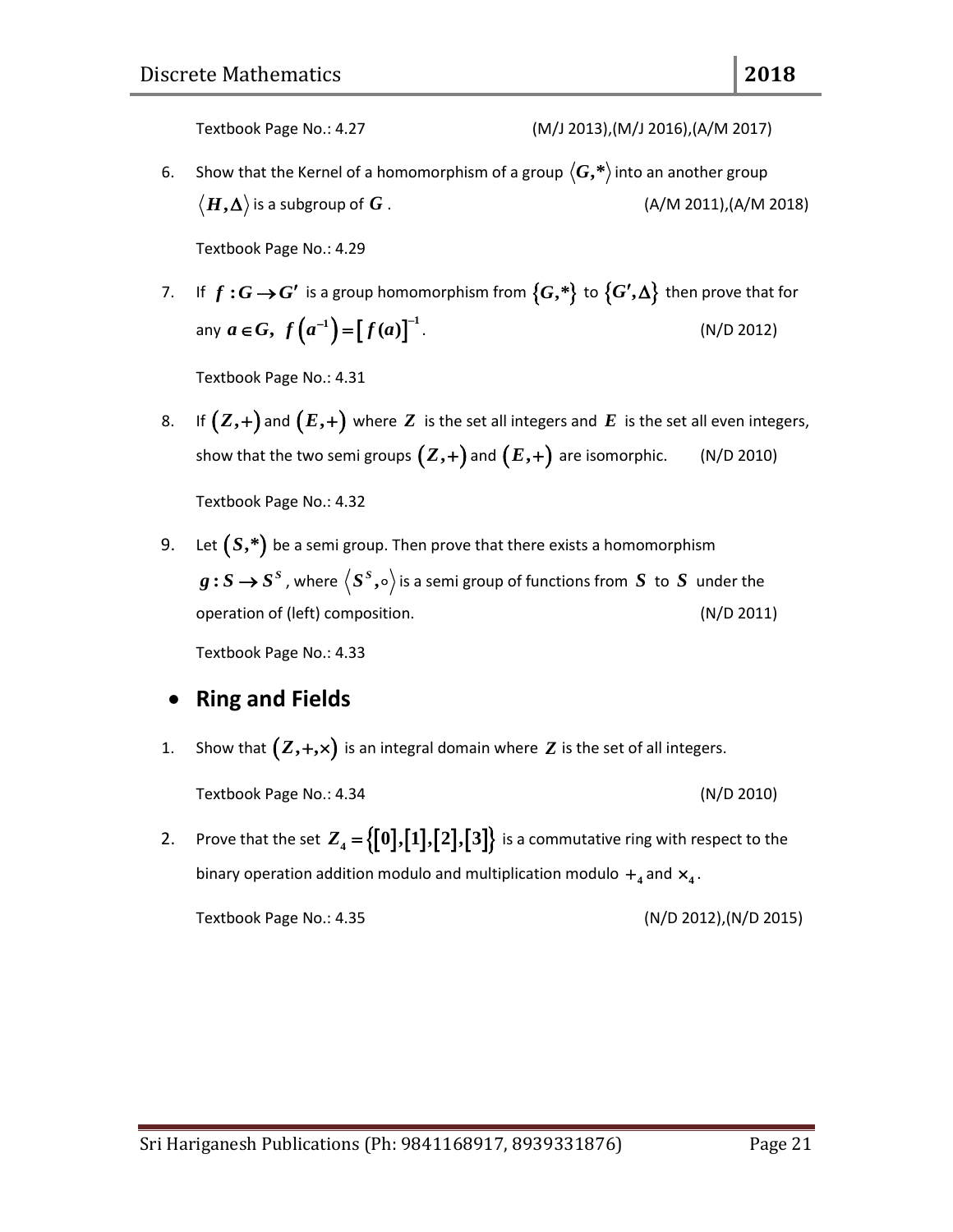# **Unit – V (Lattices and Boolean algebra)**

# **Partially Ordered Set (Poset)**

- 1. Show that  $(N,\leq)$  is a partially ordered set where  $N$  is set of all positive integers and  $\leq$  is defined by  $m \leq n$  iff  $n-m$  is a non-negative integer. (N/D 2010),(A/M 2018) Textbook Page No.: 5.2
- 2. Draw the Hasse diagram for (1)  $P_1 = \{2,3,6,12,24\}$  (2)  $P_2 = \{1,2,3,4,6,12\}$  and  $\leq$ is a relation such  $x \leq y$  if and only is *x y***|** . (A/M 2011)

Textbook Page No.: 5.4

3. Draw the Hasse diagram representing the partial ordering  $\{(A,B) : A \subseteq B\}$  on the power set  $P(S)$  where  $S = \{a,b,c\}$  . Find the maximal, minimal, greatest and least elements of the poset. (N/D 2012)

Textbook Page No.: 5.5

4. Consider the Lattice  $D_{105}$  with partial ordered relation divides, then  $($  N/D 2016)

(i) Draw the Hasse diagram of  $D_{105}$  (ii) Find the complement of each elements of  $D_{105}$ (iii) Find the set of atoms of  $\,D_{105}$  (iv) Find the number of sub algebras of  $\,D_{105}$ Textbook Page No.: 5.35

5. Let  $D_{30}$  with  $D$  if and only if  $x$  divides  $y$  . Find the following  $($ A/M 2018)

i) All lower bounds of 10 and 15 Textbook Page No.: 5.6

- ii) GLB of 10 and 15
- iii) All upper bounds of 10 and 15
- iv) LUB of 10 and 15
- **v**) Draw the Hasse diagram for  $D_{30}$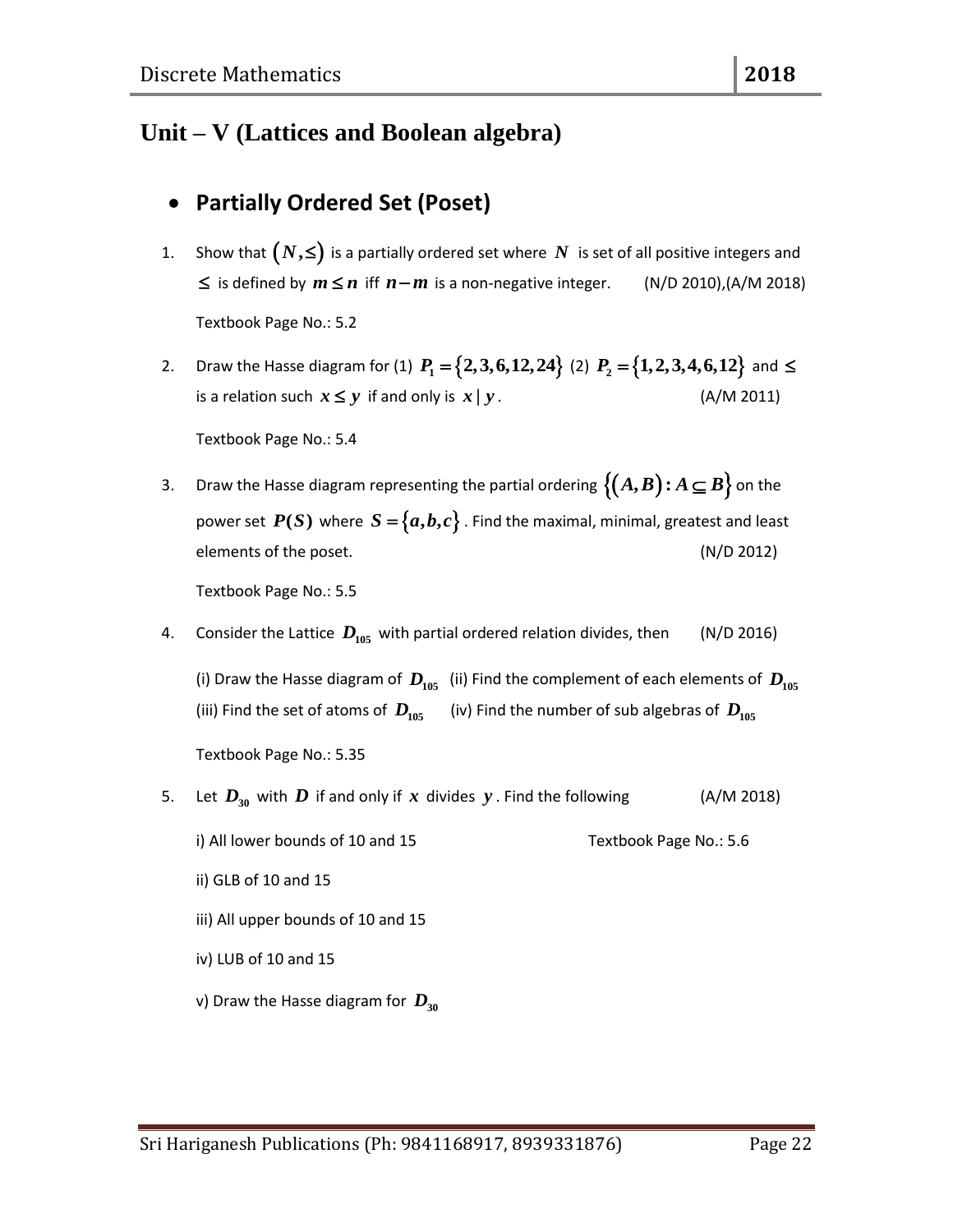#### **Lattices**

1. In a distributive lattice prove that  $a * b = a * c$  and  $a \oplus b = a \oplus c$  imply  $b = c$ .

Textbook Page No.: 5.12 (M/J 2014),(A/M 2018)

2. Let L be lattice, where  $a * b = \text{glb}(a, b)$  and  $a \oplus b = \text{lub}(a, b)$  for all  $a, b \in L$ . Then both binary operations  $*$  and  $\bigoplus$  defined as in  $L$  satisfies commutative law, associative law, absorption law and idempotent law. (M/J 2013)

Textbook Page No.: 5.13

- 3. Show that every ordered lattice  $\{L, \vee, \wedge\}$  satisfies the following properties of the algebraic lattice (i) idempotent (ii) commutative (iii) associative (iv) absorption. Textbook Page No.: 5.13 (A/M 2017)
- 4. In a distributive Lattice  $\{L, \vee, \wedge\}$  if an element  $a \in L$  a complement then it is unique.

|    | Textbook Page No.: 5.13             | $(N/D 2012)$ , $(N/D 2016)$ , $(A/M 2018)$ |
|----|-------------------------------------|--------------------------------------------|
| 5. | Show that every chain is a lattice. | (M/J 2013)                                 |
|    | Textbook Page No.: 5.16             |                                            |

- 6. Prove that every chain is modular. (M/J 2016) Textbook Page No.: 5.18
- 7. Prove that every chain is a distributive lattice.

Textbook Page No.: 5.16 (N/D 2013),(A/M 2015),(M/J 2016),(N/D 2016),(A/M 2017)

8. Prove that every distributive lattice is modular. Is the converse true? Justify your claim.

| Textbook Page No.: 5.18 | (A/M 2011) |
|-------------------------|------------|
|-------------------------|------------|

9. Show that in a distributive and complemented lattice  $a \leq b \iff a^*b' = 0 \iff a' \oplus b = 1 \iff b' \leq a'$ . (M/J 2013)

Textbook Page No.: 5.19

10. In a distributive complemented lattice. Show that the following are equivalent.

(i) 
$$
a \le b
$$
 (ii)  $a \wedge \overline{b} = 0$  (iii)  $\overline{a} \vee b = 1$  (iv)  $\overline{b} \le \overline{a}$  (M/J 2016),(N/D 2016),(A/M 2017)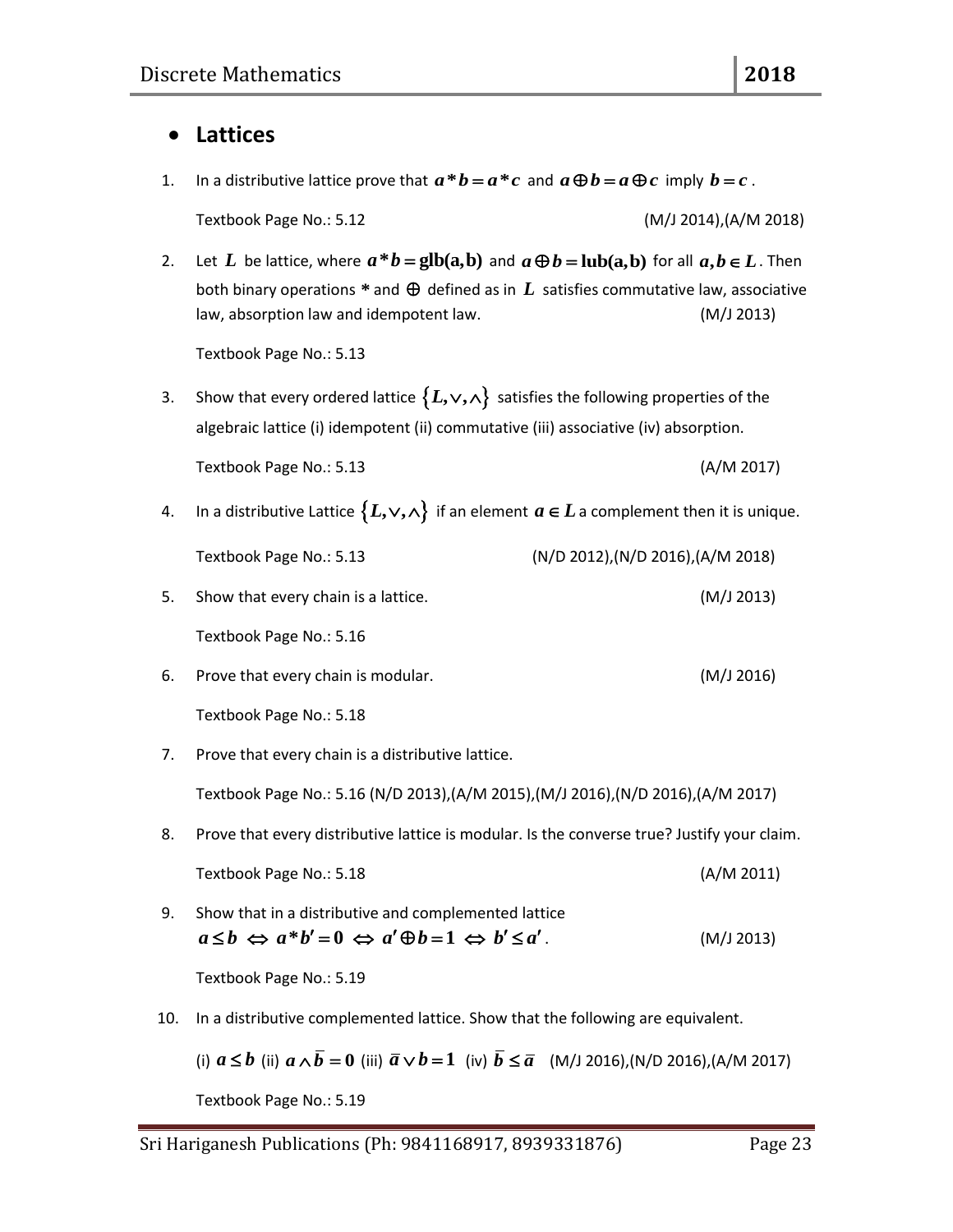11. Show that in a lattice if  $a \leq b \leq c$ 

(i) 
$$
a \oplus b = b * c
$$
  
\n(ii)  $(a * b) \oplus (b * c) = b = (a \oplus b) * (a \oplus c)$ 

Textbook Page No.: 5.21

- 12. Show that the direct product of any two distributive lattices is a distributive lattice. Textbook Page No.: 5.22 (A/M 2011) ,(M/J 2012)
- 13. If  $P(S)$  is the power set of a set S and  $\cup, \cap$  are taken as join and meet, prove that  $P(S), \subseteq \rangle$  is a lattice. Also, prove the modular inequality of a Lattice  $\langle L, \leq \rangle$  for any  $a, b, c \in L$ ,  $a \leq c \Leftrightarrow a \vee (b \wedge c) \leq (a \vee b) \wedge c$ . (N/D 2011)

Textbook Page No.: 5.24

14. Prove that Demorgan's laws hold good for a complemented distributive lattice  $\langle L,\wedge ,\vee\rangle$  , viz  $\big(a\vee b\big)'=a'\wedge b'$  and  $\big(a\wedge b\big)'=a'\vee b'\,.$  (N/D 2011),(M/J 2013)

Textbook Page No.: 5.25

15. State and prove De Morgan's laws in a complemented, distributive lattice.

Textbook Page No.: 5.25 (M/J 2014),(A/M 2015)

16. If  $S_{42}$  is the set all divisors of 42 and  $D$  is the relation "divisor of" on  $S_{42}$ , prove that  $\{S_{42}, D\}$  is a complemented Lattice. (N/D 2010)

Textbook Page No.: 5.9

17. If  $S_n$  is the set of all divisors of the positive integer  $n$  and  $D$  is the relation of 'division', prove that  $\left\{ S_{30},D\right\}$  is a lattice. Find also all the sub lattices of  $\left\{ S_{30},D\right\}$  that contains 6 or more elements. (A/M 2015)

Textbook Page No.: 5.7

 $(N/D 2013)$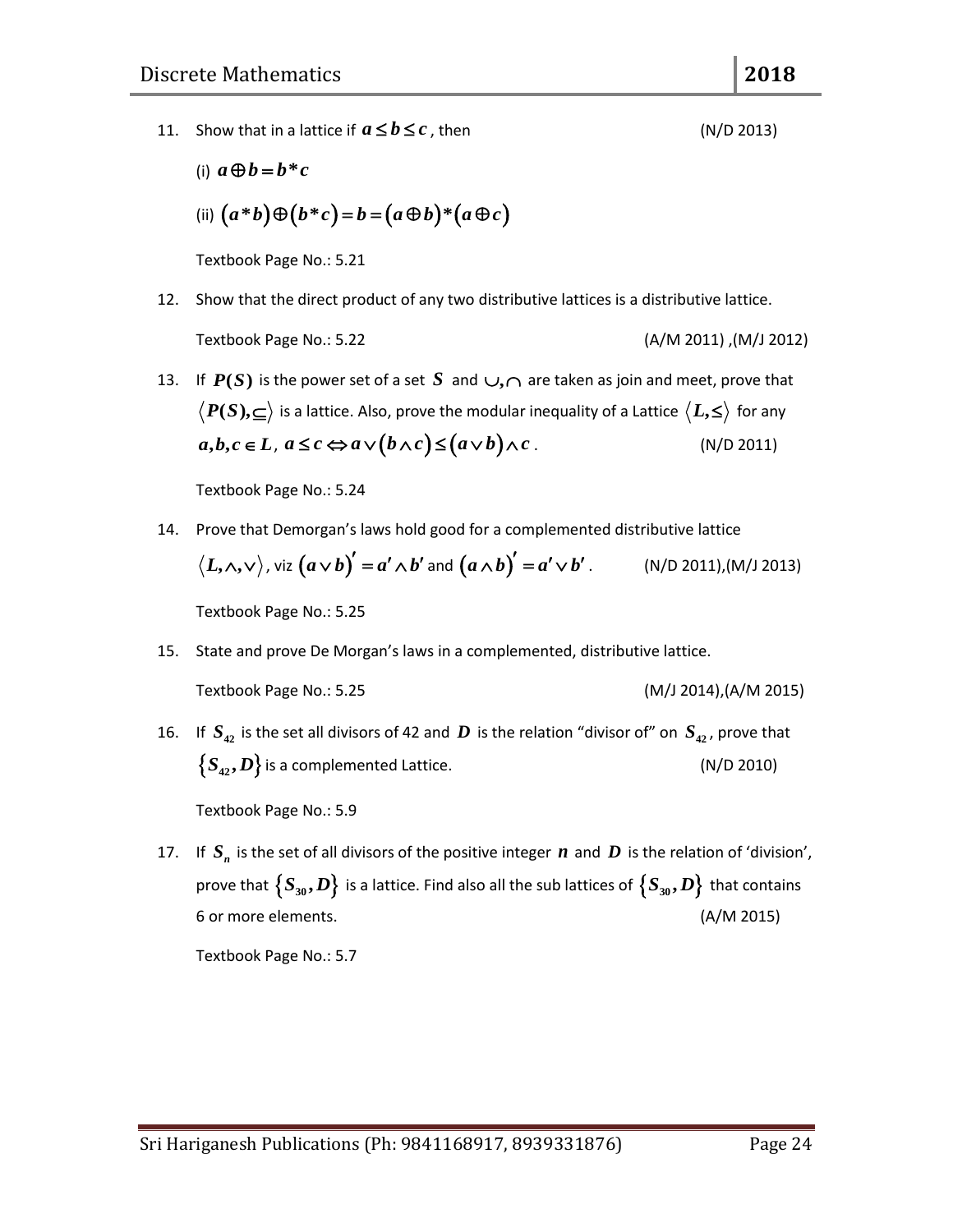### **Boolean Algebra**

- 1. In a Boolean algebra, prove that  $\big(a\,\overline{\wedge}\, b\big)' = \!a'\!\vee\! b$  . (N/D 2010) Textbook Page No.: 5.27
- 2. Prove that in a Boolean algebra  $(a \vee b)' = a' \wedge b$  . (N/D 2015) Textbook Page No.: 5.27
- 3. Show that the De Morgan's laws hold in a Boolean algebra. (N/D 2014),(M/J 2016) Textbook Page No.: 5.27
- 4. In any Boolean algebra, show that  $ab' + a'b = 0$  if and only if  $a = b$  . (N/D 2011) Textbook Page No.: 5.28
- 5. In any Boolean algebra, prove that the following statements are equivalent:

 $(1)$ **a** + **b** = **b** (2) **a**•**b** = **a** (3)  $a' + b = 1$  and (4)  $a \cdot b' = 0$ (N/D 2011) Textbook Page No.: 5.29

6. In a Boolean algebra, prove that  $a.(a + b) = a$ , for all *a b B* **,** . (N/D 2012)

Textbook Page No.: 5.30

7. Simplify the Boolean expression  $a' b'c + a b'c + a' b'c'$  using Boolean algebra identities. (N/D 2012)

Textbook Page No.: 5.31

- Textbook Page No.: 5.31<br>8. In any Boolean algebra, show that  $\big(a+b'\big)\big(b+c'\big)\big(c+a'\big)\!=\!\big(a'+b\big)\big(b'+c\big)\big(c'+a\big)$  . Textbook Page No.: 5.32 (N/D 2013),(M/J 2014)
- 9. Let  $\bm{B}$  be a finite Boolean algebra and let  $\bm{A}$  be the set of all atoms of  $\bm{B}$  . Then prove that the Boolean algebra  $B$  is isomorphic to the Boolean algebra  $P(A)$  , where  $P(A)$  is the power set of  $A$ . *A* . (M/J 2012)